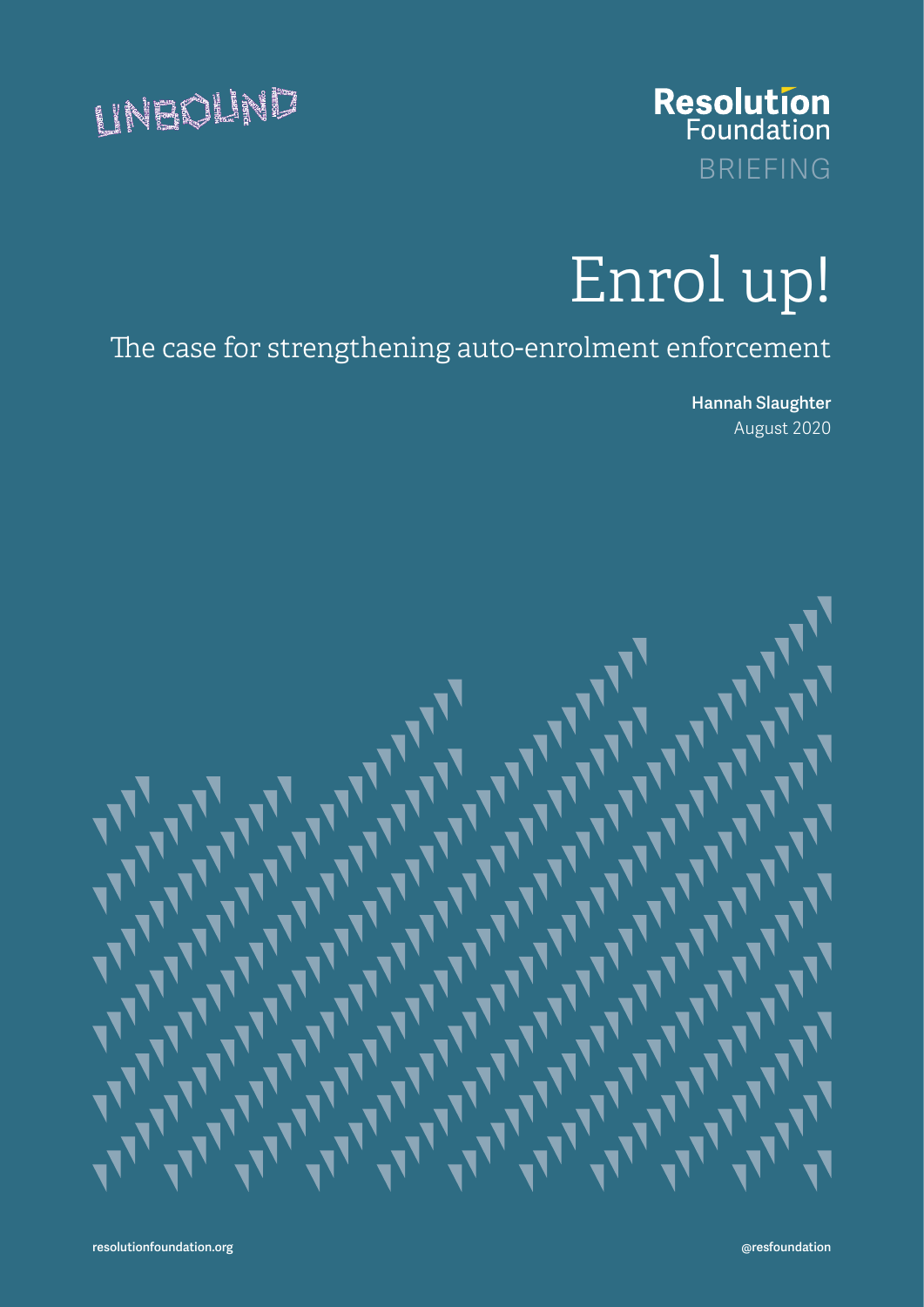# **Acknowledgements**

This briefing note has been produced as part of the Resolution Foundation's Labour Market Enforcement programme, which is generously supported by Unbound Philanthropy. The author would like to thank Lindsay Judge at the Resolution Foundation for her advice and editorial help with this briefing note; the Pensions Regulator for their helpful advice and access to data; and all those who provided useful discussions and comments including the Department for Work and Pensions, Nest, the TUC, and former members of the Pensions Commission Jeannie Drake, John Hills and Adair Turner. Any errors remain the author's alone.

#### **ONS crown copyright info**

This work contains statistical data from ONS which is Crown Copyright. The use of the ONS statistical data in this work does not imply the endorsement of the ONS in relation to the interpretation or analysis of the statistical data. This work uses research datasets which may not exactly reproduce National Statistics aggregates.

#### Download

This document is available to download as a free PDF at: https://www.resolutionfoundation.org/publications/ **Citation** If you are using this document in your own writing, our preferred citation is: H Slaughter, *Enrol up!: The case for strengthening auto-enrolment enforcement,* Resolution Foundation, August 2020

#### Permission to share

This document is published under the [Creative Commons Attribution Non Commercial No](https://creativecommons.org/licenses/by-nc-nd/3.0/)  [Derivatives 3.0 England and Wales Licence](https://creativecommons.org/licenses/by-nc-nd/3.0/). This allows anyone to download, reuse, reprint, distribute, and/or copy Resolution Foundation publications without written permission subject to the conditions set out in the Creative Commons Licence.

For commercial use, please contact: [info@resolutionfoundation.org](mailto:info%40resolutionfoundation.org?subject=)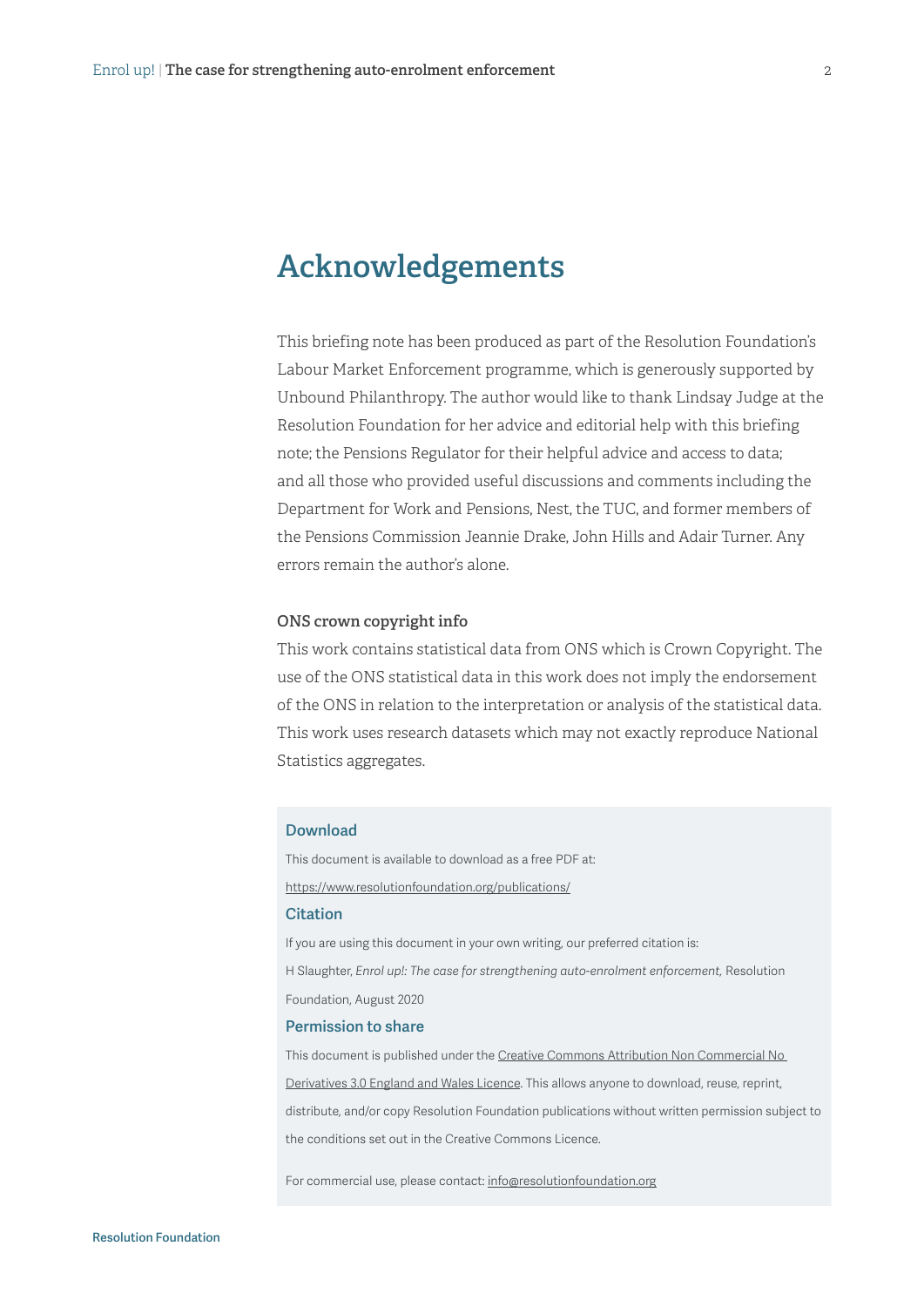#### Summary

Automatic enrolment (whereby eligible workers must opt out of, rather than opt in to, a workplace pension) is widely regarded as a policy success. Since its introduction in 2012, over 10 million workers have been automatically enrolled in a pension scheme, guaranteeing them a better standard of living in retirement. But lauding auto-enrolment does not mean we should ignore ongoing challenges – and as with any policy, autoenrolment can only benefit workers if the rules are followed. With the policy now fully rolled out, the time is right to take a closer look at the performance of firms when it comes to auto-enrolment. Are all employers complying with the requirement to enrol eligible employees, for example? Are they paying their employer contributions in full? Failure to abide by auto-enrolment rules does not leave workers out of pocket in terms of take-home pay today, meaning many may be unaware that they will be short-changed in the future. When it comes to this key labour market right, which was introduced precisely because most people don't actively engage with their pensions, the case for pro-active enforcement by the state is clear.

The Pensions Regulator (TPR) is the body tasked with ensuring that firms comply with auto-enrolment requirements today. The regulator requires firms to self-certify that they are conforming with the rules, and in 2018-19, more than half (58 per cent) of the anomalies it detected stemmed from employers' failure to submit such a declaration. Currently, proactive investigation accounts for very little of TPR's caseload: less than 1 per cent of issues were flagged through analysis of real-time information (RTI) from HM Revenue and Customs' (HMRC's) payroll data, for example. TPR takes a risk-based view and does not pursue enforcement action – or even investigate – in all cases. Moreover, employers who flout the rules are not fined unless they fail to make amendments after receiving an initial notice.

To date, then, the regulator's approach when it detects non-compliance has been focused on educating and supporting firms. With rollout now complete, however, it is worth assessing whether this strategy is still the right one. The answer to this question depends to a large degree on just how big a problem non-compliance is when it comes to auto-enrolment. As always, estimating the level of unlawful behaviour is fraught with challenge. But even when we use the most conservative of methods, data from the 2019 Annual Survey of Hours and Earnings (ASHE) suggests that close to one-in-twenty employees are currently not getting the pension they deserve.

To begin, we estimate that around 3 per cent of eligible employees are not enrolled in a pension scheme by their employers, and have not opted-out. Even more instructively, we can identify the types of workers that appear to be at greater risk of not being autoenrolled. We find clear evidence that part-time and temporary workers are more than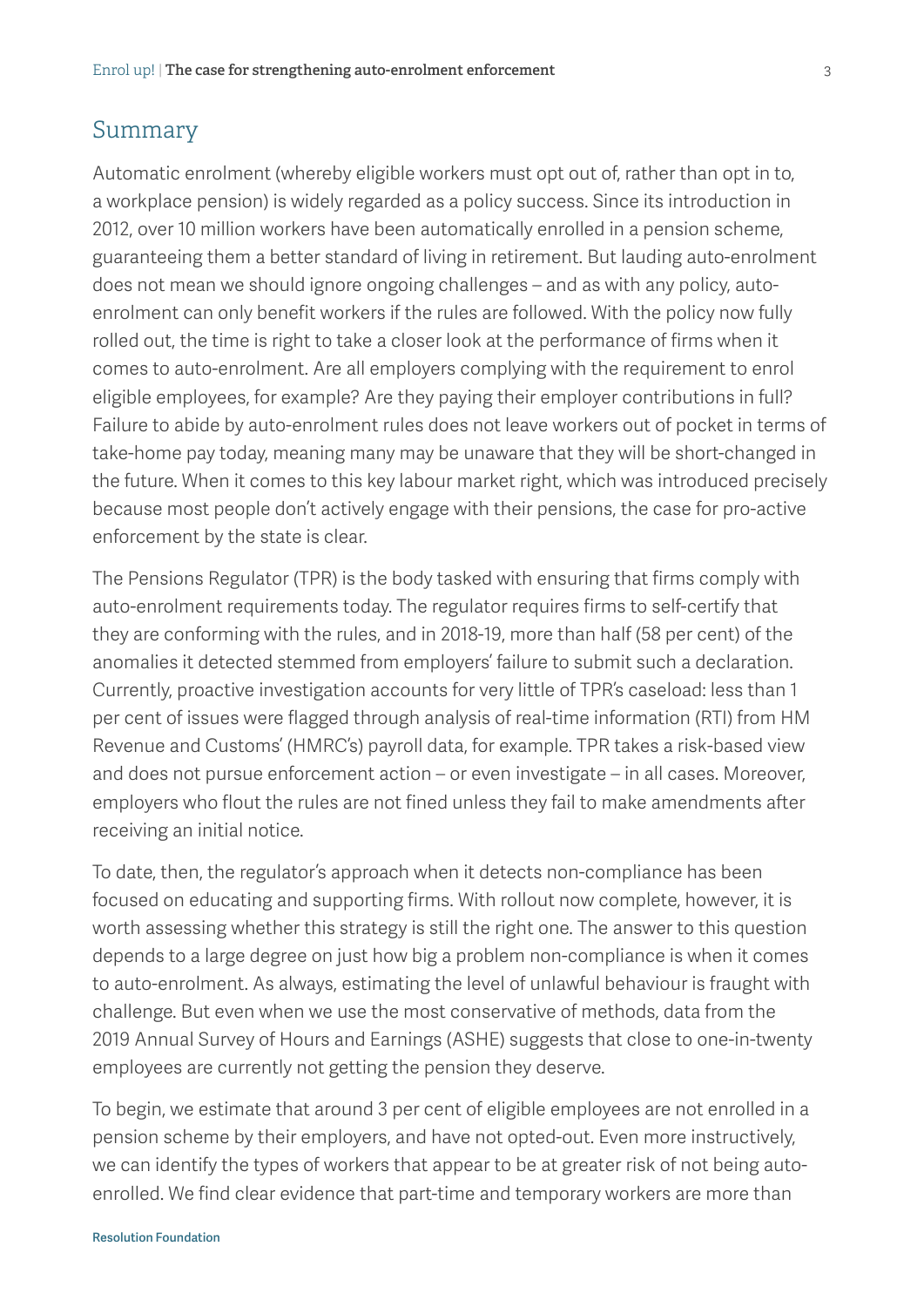twice as likely not to be in a workplace pension than their full-time and permanent counterparts, and more than one-tenth of agency workers have not been auto-enrolled. Likewise, non-enrolment is more prevalent in lower-paying sectors where other labour market violations are often found, such as hospitality (6 per cent), administration (7 per cent), and personal services (5 per cent).

Using enforcement data from TPR, we can compare these industry results with the enforcement activity taken by the regulator when firms fail to submit a declaration of compliance. At more than 300 compliance notices per 10,000 businesses, firms in the hospitality sector receive warnings from the regulator at twice the average rate. But while non-compliance in hospitality appears to be effectively picked up, TPR issued only 16 compliance notices per 10,000 businesses in the agriculture industry, despite this sector having the fifth highest non-enrolment rate in our ASHE analysis.

But the enforcement challenge does not end when a business enrols its workers and declares it has done so: in 2018-19 two-fifths of TPR's enforcement activity arose from non-payment or underpayment of contributions. Again, data constraints mean assessing underpayment is problematic. Nonetheless, we estimate that between 1.6 per cent and 1.7 per cent of workers who were enrolled in a workplace pension were not receiving the appropriate level of employer contributions in 2019. While this is low overall, contingent workers are again disproportionately affected: more than 2 per cent of agency workers and employees paid at the national minimum wage are underpaid contributions. Workers in the hospitality and administration sectors are also among the most likely to receive less than the minimum contribution rate.

Altogether, the emerging picture on auto-enrolment non-compliance is not dissimilar to what we have found previously when looking at other types of labour market violations. But low earners face a separate challenge when it comes to pension provision: those that earn below £10,000 a year are not eligible for auto-enrolment at all. While not an enforcement issues, this has important implications for women (one-quarter of women workers do not reach the salary threshold), temporary workers (more than one-half of whom miss out), and those working in micro-businesses (two-fifths of whom are ineligible). And ineligible employees often have characteristics that put them at higher risk of non-compliance when they are eligible – so plans to extend auto-enrolment eligibility may increase enforcement pressures in the years to come.

Overall, then, while auto-enrolment is undoubtably a credit to TPR who have worked hard to ensure that employers of all types understand the rules, pockets of non-compliance remain. With close to one-in-twenty workers not getting the pension contributions they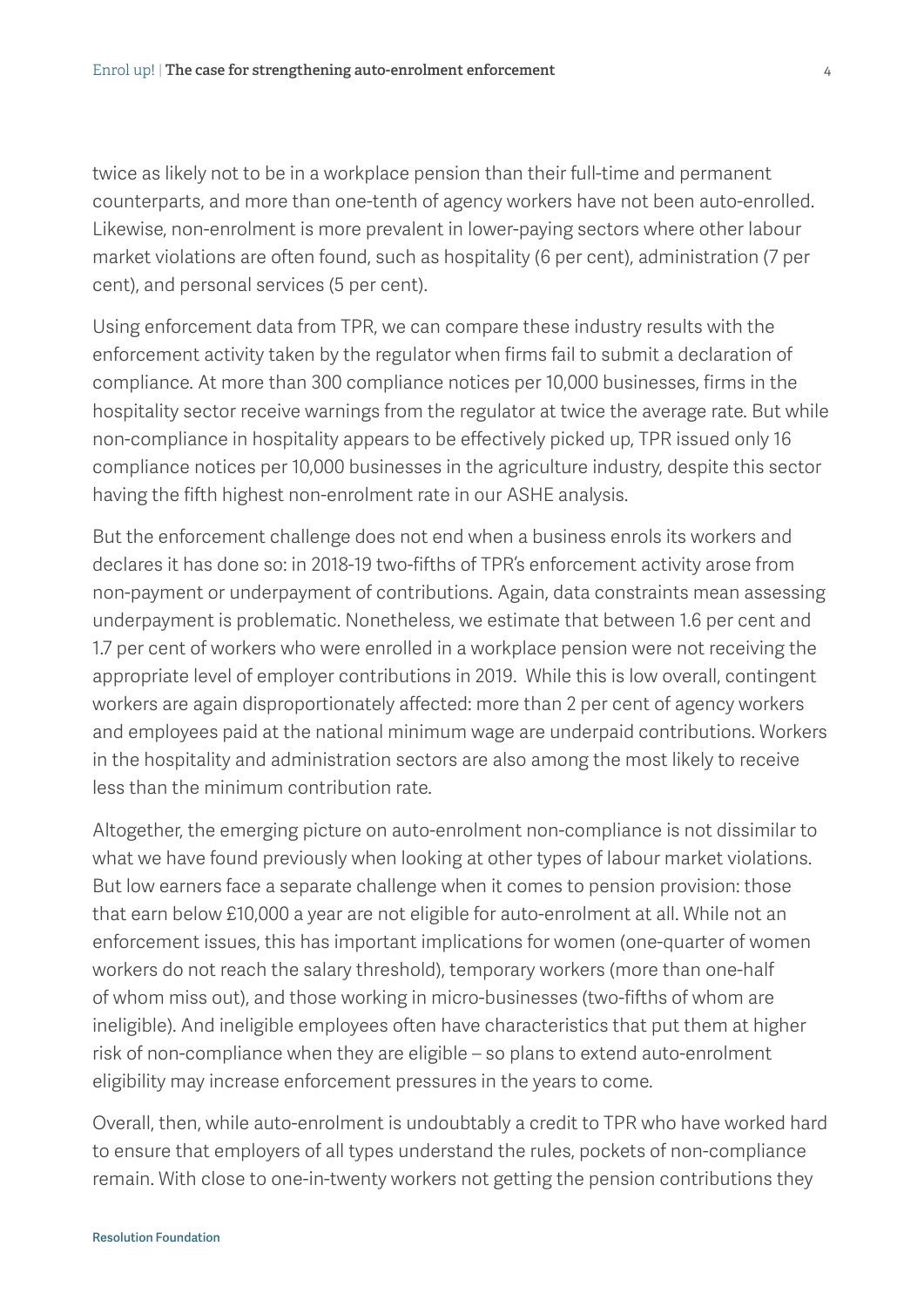are entitled to, a more hands-on approach to enforcement appears justified as autoenrolment moves to a steady state. Moreover, the risk of non-compliance will increase as the economy weakens and firms come under financial pressure in the aftermath of the coronavirus crisis – and future plans to extend eligibility to younger and lower-paid workers, although welcome, will bring into scope more of those workers who are at the highest risk of being short-changed. While it could require more resource, we recommend that TPR should shift to undertake more proactive enforcement of the auto-enrolment rules.

With overall levels of non-enrolment and underpayment low, how can the regulator find the needle in the haystack? Our analysis points to two strategies. First, ongoing enforcement activity should focus on the types of businesses and workers identified as most vulnerable to enforcement challenges: sectors such as agriculture and hospitality, contingent workers, and the smallest businesses, for example. Second, employers that are investigated for another form of labour market violation, such as minimum wage underpayment, should be prioritised for investigation for auto-enrolment noncompliance. Finally, given that regulator has been held up as a model of good practice when it comes to employer engagement, it is plausible that much non-compliance we have identified is deliberate rather than accidental. While it is right to continue to focus on supporting businesses to comply in the first instance, the time may have come for TPR to get tougher, quicker when anomalies are detected.

# With auto-enrolment now fully rolled out, attention can shift to worker protection

Auto-enrolment, the landmark pensions policy that obliges employers to enrol workers into a pension scheme by default, is rightly seen as a success. The policy was introduced in 2012 and then slowly staged across firms of different sizes. Since that point, more than 10.2 million workers have been automatically enrolled in a workplace pension, and today receive employer contributions of up to 3 per cent of qualifying pay as well as saving themselves (see [Figure 1](#page-4-0)). This has driven up pension participation substantially, with particular increases among lower earners, women, and younger workers.<sup>1</sup> As a result, millions more employees will benefit from improved living standards in retirement.

<span id="page-4-0"></span><sup>1</sup> Department for Work and Pensions, [Automatic Enrolment evaluation report 2019,](https://www.gov.uk/government/publications/automatic-enrolment-evaluation-report-2019) February 2020. 'Eligible employees' are defined as employees who meet the automatic enrolment age (currently 22 to State Pension Age) and earnings criteria (currently over £10,000 p.a.), including employees who are already a member of a workplace pension scheme.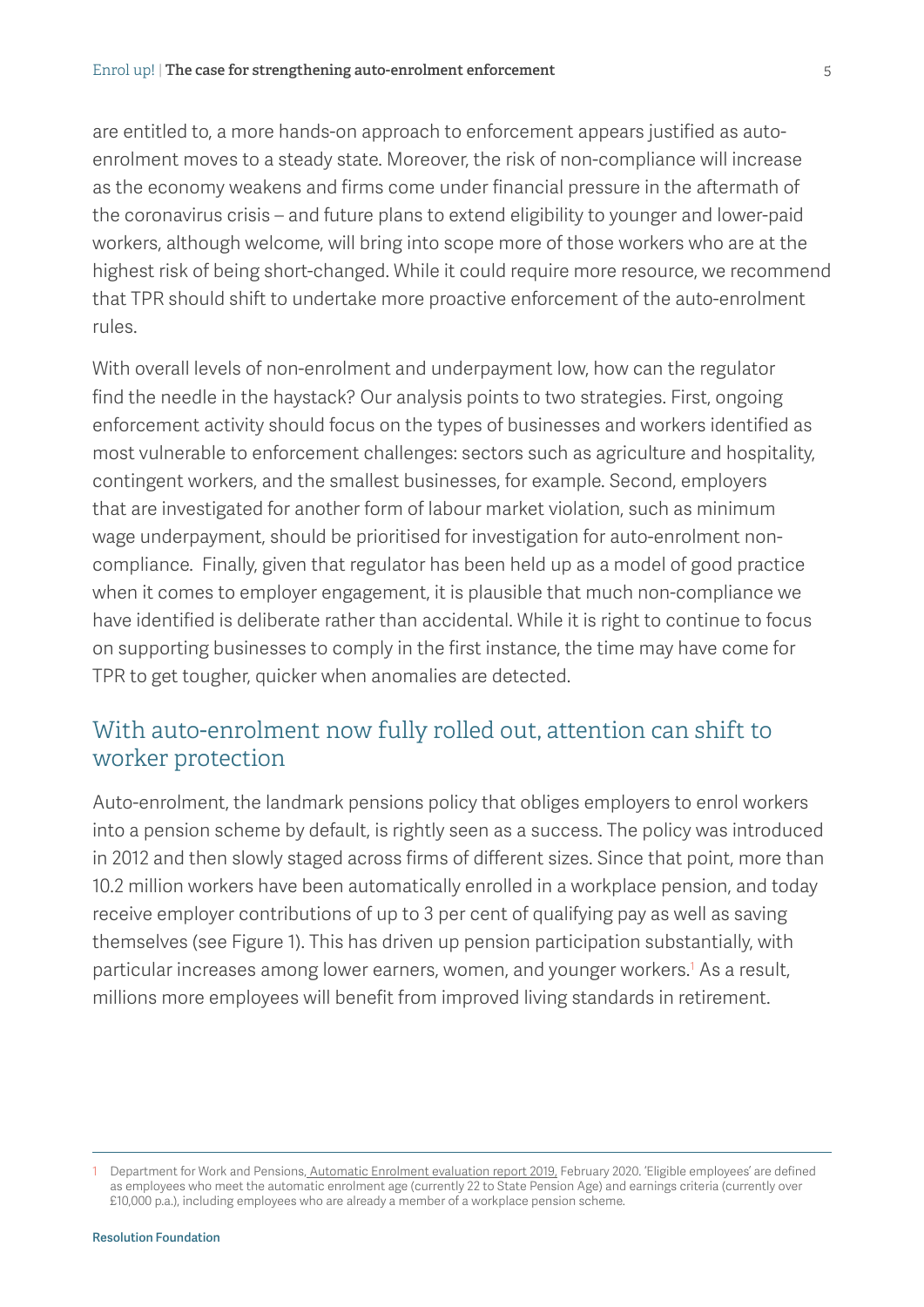#### FIGURE 1: Over 10 million employees have been automatically enrolled since 2012

Number of workers automatically enrolled in a pension scheme, minimum contribution levels, and employer staging dates: UK, 2013-2020



NOTES: Businesses in each size group were staged gradually according to their PAYE reference number, and the staging dates shown here are the final dates for each business size. New employers were staged between April 2017 and February 2018, at which point the rollout was complete. A version of this figure first appeared in: L Gardiner & D Willetts, More ambition, less risk: Building on the success of auto-enrolment, Resolution Foundation, April 2019.

SOURCE: The Pensions Regulator, Automatic enrolment declaration of compliance report.

But as with all rights, effective enforcement is crucial to ensure that all eligible workers benefit from auto-enrolment. To date, the labour market enforcement debate has focused exclusively on issues that affect workers' living standards in the here and now, such as minimum wage underpayment and the failure of firms to offer holiday pay entitlement. In contrast, non-compliance with automatic enrolment has received minimum attention. However, a failure to enrol eligible workers, or the underpayment of contributions for those who are enrolled, will hit living standards in the years to come. Moreover, with the Pensions Ombudsman expressing concern that firms struggling with the impacts of the coronavirus pandemic may have more of an incentive not to comply,<sup>2</sup> and the labour market expected to weaken still further over the coming months,<sup>3</sup> the time is right to take a long, hard look at the topic.

<sup>2</sup> J Cumbo, [Watchdog fears UK employers will seek to cut pensions bill,](https://www.ft.com/content/c3680bdb-029a-4a24-ae87-d2eb9af8fca8) Financial Times, July 2020.<br>3 Office for Budget Responsibility Fiscal sustainability report July 2020

Office for Budget Responsibility, [Fiscal sustainability report](https://obr.uk/fsr/fiscal-sustainability-report-july-2020/), July 2020.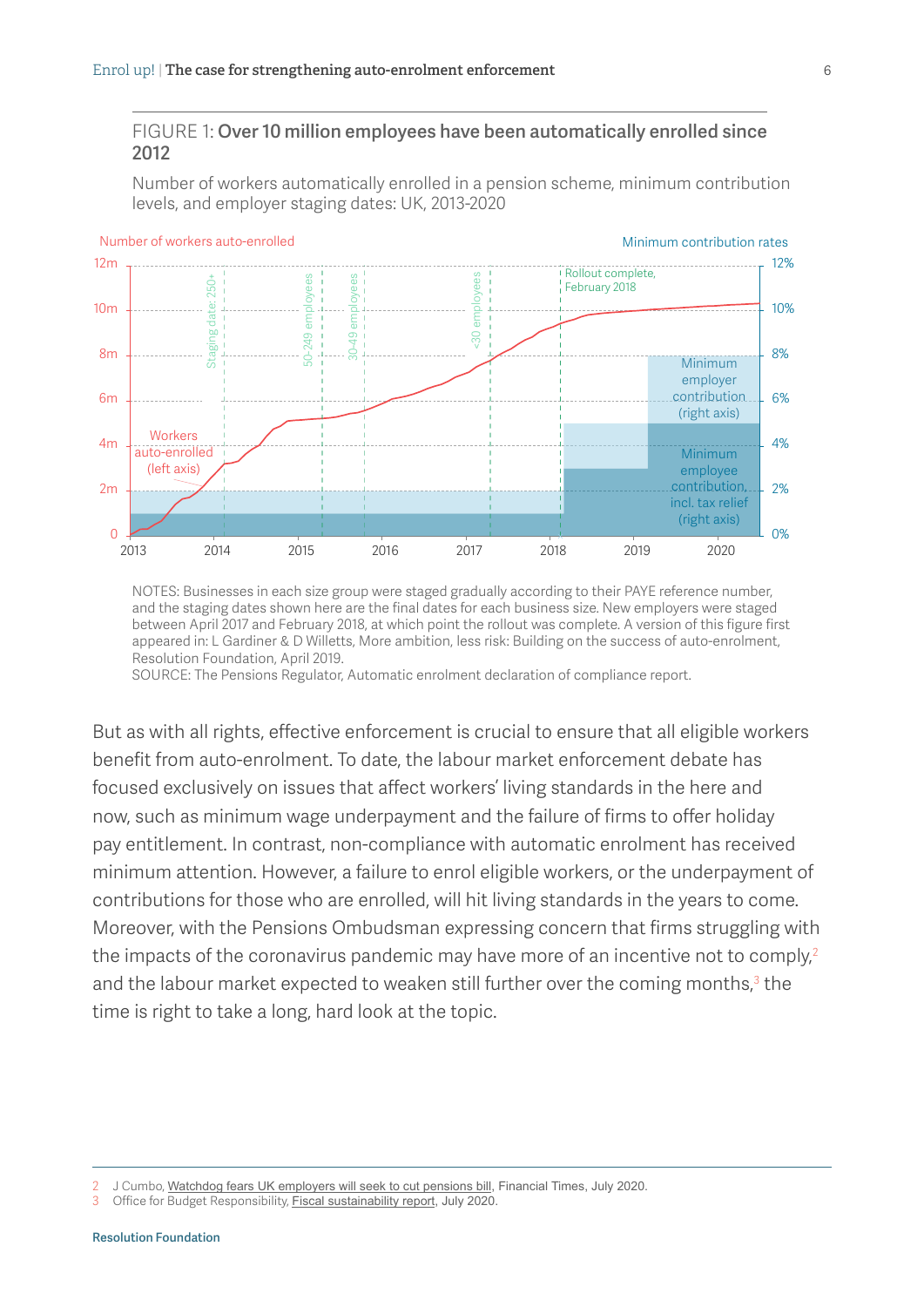# The regulator's risk-based approach leaves some room for employers to flout the rules

Since auto-enrolment was introduced in 2012, enforcement has been the responsibility of the Pensions Regulator (TPR), a public sector body that also provides guidance and support to employers and providers. For many firms, their main interaction with TPR will be submitting a 'declaration of compliance', confirming they have auto-enrolled their eligible workers. If they fail to submit such a declaration, they will receive a compliance notice from the regulator which if they wilfully ignore, eventually may result in a fine. In some ways, this makes TPR more interventionist than many other enforcement bodies – it has a built-in mechanism to detect at least some non-compliance

#### <span id="page-6-0"></span>FIGURE 2: More than half of enforcement activity stems from employers failing to submit a declaration of compliance



Initial enforcement action by the Pensions Regulator, by channel: UK, 2018-19

SOURCE: Data request to the Pensions Regulator, June 2020.

As [Figure 2](#page-6-0) shows, following up with employers who fail to submit a declaration of compliance accounts for more than half (58 per cent) of TPR's initial enforcement action. Two-fifths of enforcement activity results from non-payment or underpayment of contributions, which must be flagged up by pension providers after 90 days. But very little enforcement activity takes place through truly proactive channels, such as identifying high-risk businesses through data analysis or targeted inspections – just 0.6 per cent is flagged through analysis of real-time information (RTI) from HM Revenue and Customs' (HMRC's) payroll data, for example. Finally, a very small share of cases come to TPR's attention because of whistleblowing from individuals themselves – unsurprising perhaps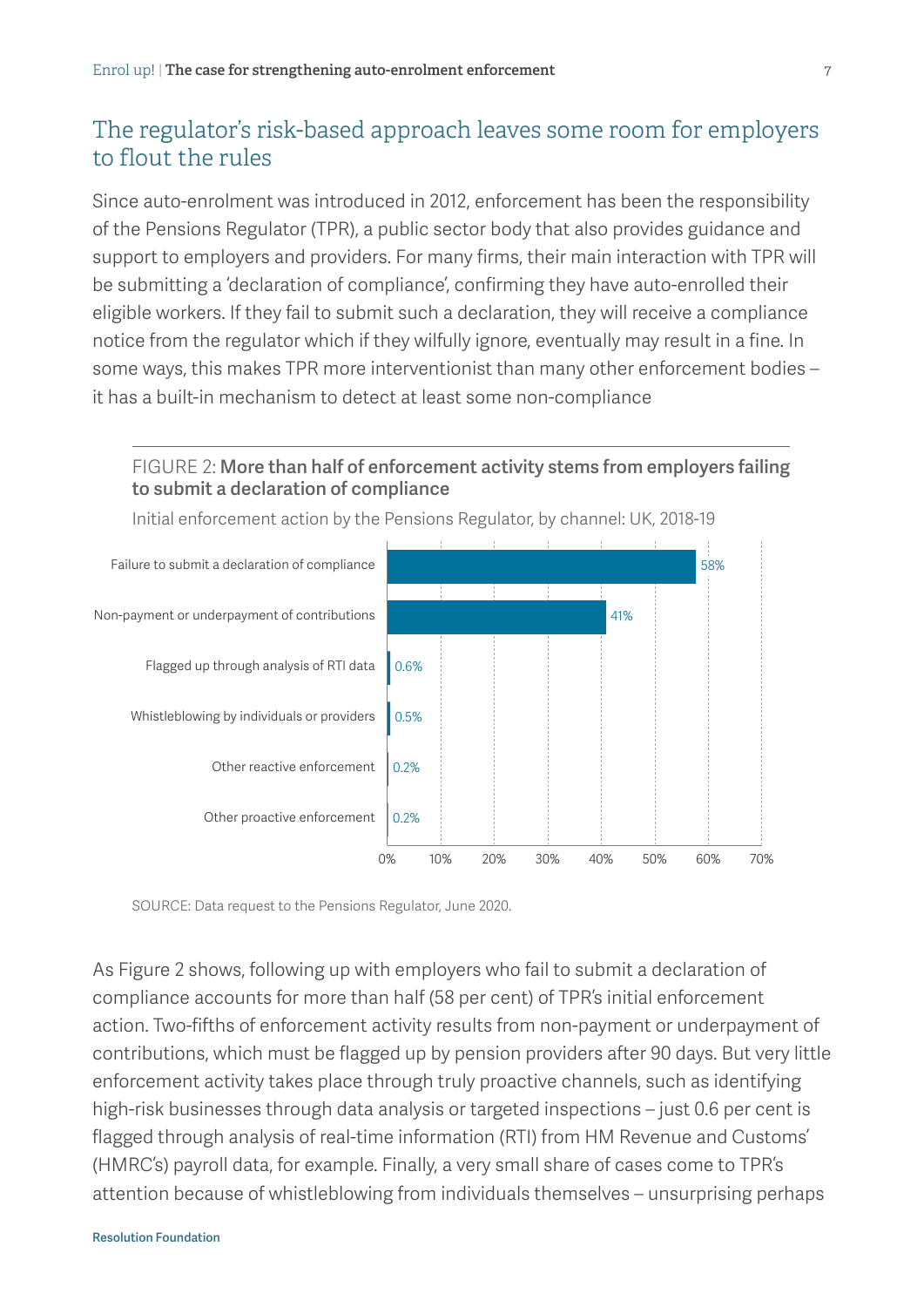given that few people actively engage with their pensions or fully understand what their employer should offer when it comes to auto-enrolment.

[Figure 3](#page-7-0) shows the process that the Pensions Regulator takes when they detect that an employer has not enrolled its eligible employees or has not paid contributions owed. Two points stand out. First, TPR does not pursue action in every case – they are less likely to investigate cases where they believe the employer is already acting to remedy their non-compliance, and more likely to investigate when there are high financial implications of non-compliance. This applies to both the decision to investigate and the decision to take enforcement action when non-compliance has been identified. Secondly, there is effectively no financial penalty for non-compliance, as long as the employer corrects its behaviour (including back paying any missing contributions) within the timescale given in the compliance notice<sup>4</sup> – though as [Figure 3](#page-7-0) shows, a relatively high proportion (15 per cent) of initial notices proceed all the way to an escalating penalty notice.

#### <span id="page-7-0"></span>FIGURE 3: The Pensions Regulator fines more than one-in-seven firms when non-compliance is detected

Enforcement process for firms who have failed to automatically enrol eligible workers or who have underpaid enrolled workers' contributions, and number of notices issued: UK, 2018-19



NOTES: The figure for detected non-compliance refers to cases closed in the period, which may have begun in the previous year. The 'initial notice' category includes both compliance notices and unpaid contributions notices: employers who have not auto-enrolled their employees will initially receive a compliance notice; those who have not paid contributions for employees who have been enrolled will receive an unpaid contributions notice.

SOURCE: The Pensions Regulator, Compliance and enforcement policy for employers subject to automatic enrolment duties, June 2016; The Pensions Regulator, Automatic enrolment: commentary and analysis 2019, October 2019.

4 This is somewhat similar to minimum wage underpayment, where firms pursued through HMRC need only pay 100 per cent of arrears if they pay within 14 days. See: L Judge & A Stansbury, [Under the wage floor: Exploring firms' incentives to comply with the](https://www.resolutionfoundation.org/publications/under-the-wage-floor/)  [minimum wage](https://www.resolutionfoundation.org/publications/under-the-wage-floor/), Resolution Foundation, January 2020.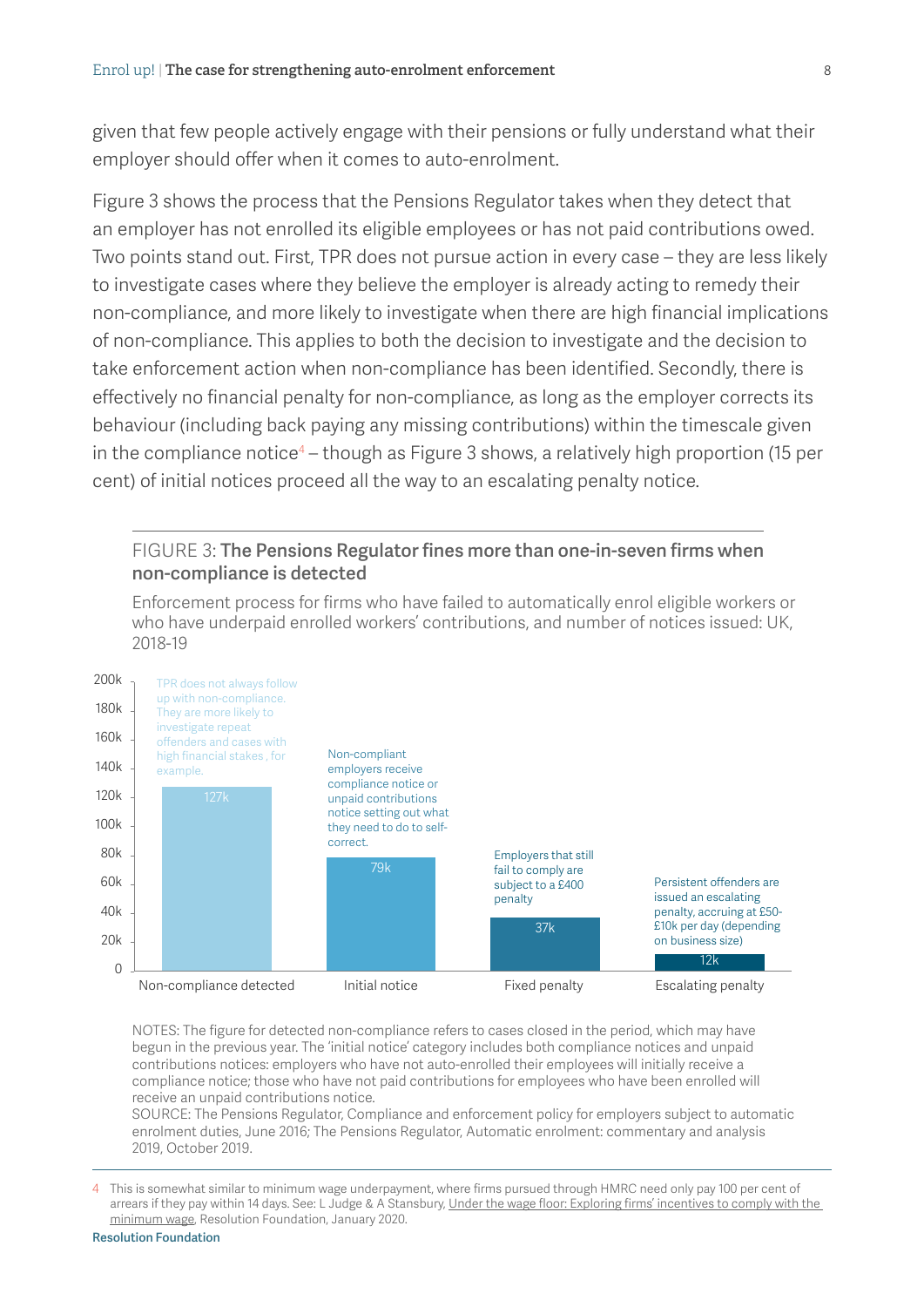TPR is one of very few enforcement bodies that explicitly choose not to follow up every case,<sup>5</sup> instead following a 'risk-based approach' that takes a decision based on the perceived severity of each case. $^{\circ}$  While it is common practice to tailor the scale of sanctions to account for mitigating factors, TPR chooses to pursue no further action even in some cases where it identifies non-compliance.<sup>7</sup> In part, this is because resource constraints mean the regulator has to prioritise its enforcement action: in 2018-19, TPR spent £34.8 million on its auto-enrolment activities, ${}^{8}$  a considerable sum compared to other enforcement bodies, perhaps, but with a much larger group of firms to police.<sup>9</sup> But all else equal, a lower chance of being punished reduces firms' incentive to comply.

Although major cases such as employers fraudulently withdrawing their workers from a pension scheme are only rarely uncovered,<sup>10</sup> TPR issued over 11,000 compliance notices and more than 10,000 unpaid contributions notices in the first quarter of this year alone.<sup>11</sup> And given high rates of self-declared compliance, the regulator may well feel assured that the enforcement gap is minimal. However, based on other areas of labour market enforcement, TPR's enforcement activity is unlikely to represent the full scale of noncompliance. For example, in 2018-19, the Low Pay Commission estimated that 424,000 workers were underpaid the minimum wage, of which only 220,000 cases (52 per cent) were picked up by HMRC.<sup>12</sup> The question remains how closely this enforcement activity, reflecting detected non-compliance, matches the underlying prevalence.

### Aside from the nine per cent who opt out, three per cent of eligible workers are not in a workplace pension

Of course, not every eligible employee will choose to take part in a pension scheme. Employees can choose to opt out within four weeks of being automatically enrolled, or they can stop paying in later (known as 'cessation'). Data from the Employers' Pension Provision survey shows that 9 per cent of all workers enrolled in 2018-19 chose to opt out

#### Resolution Foundation

<sup>5</sup> The Health & Safety Executive follows the same approach. See: Citizens Advice, [The need for a Single Enforcement Body for](https://www.citizensadvice.org.uk/about-us/policy/policy-research-topics/work-policy-research-surveys-and-consultation-responses/work-policy-research/enforcement-briefing/)  [employment rights](https://www.citizensadvice.org.uk/about-us/policy/policy-research-topics/work-policy-research-surveys-and-consultation-responses/work-policy-research/enforcement-briefing/), August 2019.

<sup>6</sup> The Pensions Regulator, [Our approach to regulating,](https://www.thepensionsregulator.gov.uk/en/about-us/how-we-regulate-and-enforce/our-approach-to-regulating) accessed April 2020.

<sup>7</sup> For example, the Gangmasters and Labour Abuse Authority (GLAA) may issue an advisory notice of offences or a warning instead of pursuing a prosecution. See: Gangmasters & Labour Abuse Authority, [Enforcement Policy Statement,](https://www.gla.gov.uk/media/4797/enforcement-policy-statement-v40-080519.pdf) May 2019.

<sup>8</sup> The Pensions Regulator, [Corporate plan 2019-22,](https://www.thepensionsregulator.gov.uk/en/document-library/corporate-information/corporate-plans/corporate-plan-2019-2022) May 2019.

<sup>9</sup> For example, TPR's compliance and enforcement strategy puts more of a focus on maintaining a pro-compliance culture than other enforcement bodies, including publishing in-depth guidance and conducting awareness sessions. And while its caseloads are high (127,400 in 2018-19, compared to HMRC's 3,000 for minimum wage underpayment), this is partly explained by the fact that more than 80 per cent of employees are eligible to be auto-enrolled ([Figure 14](#page-24-0)), whereas only 7 per cent are covered by the minimum wage – and more of TPR's activity is light-touch, such as issuing a compliance notice to an employer who has not submitted their declaration of compliance, than other bodies. See: The Pensions Regulator, Automatic enrolment compliance and enforcement strategy, June 2016; The Pensions Regulator, Automatic enrolment: commentary and analysis 2019, October 2019; Low Pay Commission, [Non-compliance and enforcement of the National Minimum Wage,](https://www.gov.uk/government/publications/non-compliance-and-enforcement-of-the-national-minimum-wage) June 2020.

<sup>10</sup> See, for example: The Pensions Regulator, Court hands recruitment firm largest fine and first custodial sentences to follow a TPR [prosecution](https://www.thepensionsregulator.gov.uk/en/media-hub/press-releases/court-hands-recruitment-firm-largest-fine-and-first-custodial-sentences-to-follow-a-tpr-prosecution), October 2018.

<sup>11</sup> The Pensions Regulator, [Compliance and enforcement quarterly bulletin January to March 2020,](https://www.thepensionsregulator.gov.uk/en/document-library/enforcement-activity/enforcement-bulletins/compliance-and-enforcement-quarterly-bulletin-january-to-march-2020) June 2020.

<sup>12</sup> See: Low Pay Commission, [Non-compliance and enforcement of the National Minimum Wage 2020,](https://www.gov.uk/government/publications/non-compliance-and-enforcement-of-the-national-minimum-wage) May 2020.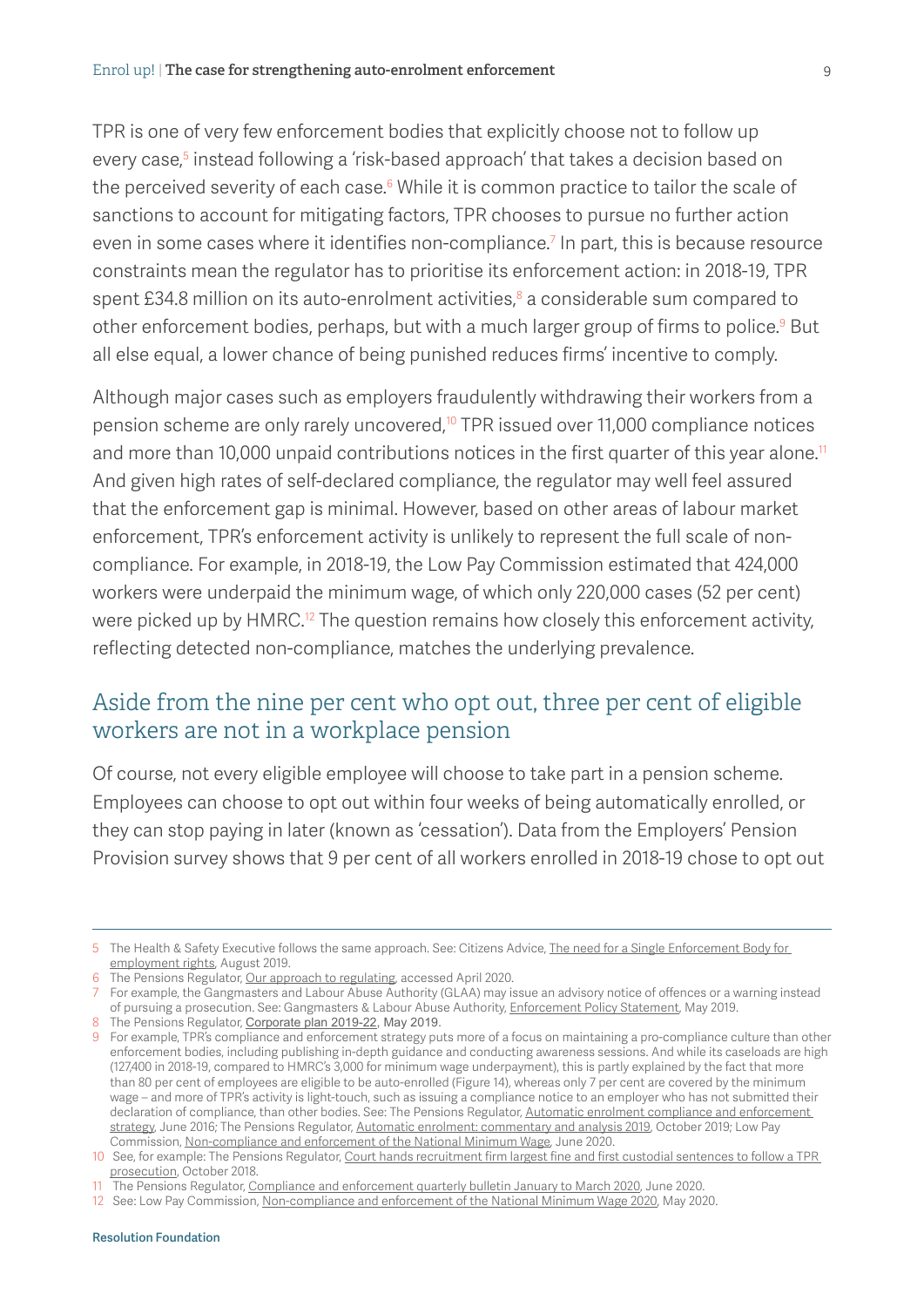within one month,<sup>13</sup> and analysis of HMRC's payroll data reveals that older workers and the highest earners (over £60,000) are most likely to do so.<sup>14</sup>

But there are less benign reasons why people might not be enrolled in a pension scheme – most worryingly, if their employer has failed to auto-enrol them. Previous Resolution Foundation research looking at agency workers found that almost none of the focus group participants had a workplace pension, raising questions about whether there are many workers who are not being auto-enrolled.15 As with other areas of labour market enforcement, identifying non-compliance with the available data is imperfect. Our main data source, the Annual Survey of Hours and Earnings (ASHE), is a business survey – and it stands to reason that employers are unlikely to wittingly disclose unlawful behaviour. Moreover, the questions on auto-enrolment contain a degree of ambiguity. Nonetheless, ASHE remains the best data we have on the issue and is therefore the one to which we have turned to investigate non-compliance (see Box 1 for more details).

#### <span id="page-9-0"></span>BOX 1: Measuring non-enrolment in ASHE

As with many other areas of labour market enforcement, data on autoenrolment non-compliance is difficult to come by. As well as the usual challenge that firms are unlikely to tell a government survey that they are not abiding by the rules, there may be inconsistencies in the way that the ASHE questionnaire picks up autoenrolment.

To identify cases where eligible employees have not been automatically enrolled, we use two variables in the ASHE dataset:

- Automatically enrolled in a pension scheme (autopen), which identifies whether an employee has been automatically enrolled into a workplace pension by their organisation; and
- Type of pension scheme (tpen), which tells us whether the individual had a pension with their employer.16

As well as those who have been flagged as auto-enrolled, we also count employees who are not flagged as having been auto-enrolled, but are nonetheless participating in a

<sup>13</sup> Department for Work and Pensions, [Automatic enrolment evaluation report 2019](https://assets.publishing.service.gov.uk/government/uploads/system/uploads/attachment_data/file/867634/automatic-enrolment-evaluation-report-2019.pdf), February 2020.

<sup>14</sup> Department for Work and Pensions, [Automatic enrolment evaluation report 2018](https://assets.publishing.service.gov.uk/government/uploads/system/uploads/attachment_data/file/764964/Automatic_Enrolment_Evaluation_Report_2018.pdf), December 2018. These breakdowns use HMRC RTI data and count people who have made a first contribution to a workplace pension but stopped contributing within six weeks. There were no differences by gender, which is the only other characteristic that appears in RTI data.

<sup>15</sup> L Judge, [The good, the bad and the ugly: The experience of agency workers and the policy response,](https://www.resolutionfoundation.org/app/uploads/2018/11/The-good-the-bad-and-the-ugly.pdf) Resolution Foundation, November 2018.

<sup>16</sup> For further information on the variables in ASHE, see: UK Data Service, [Annual Survey of Hours and Earnings \(ASHE\) dataset notes,](http://doc.ukdataservice.ac.uk/doc/6689/mrdoc/pdf/6689_userguide_2017.pdf) October 2017.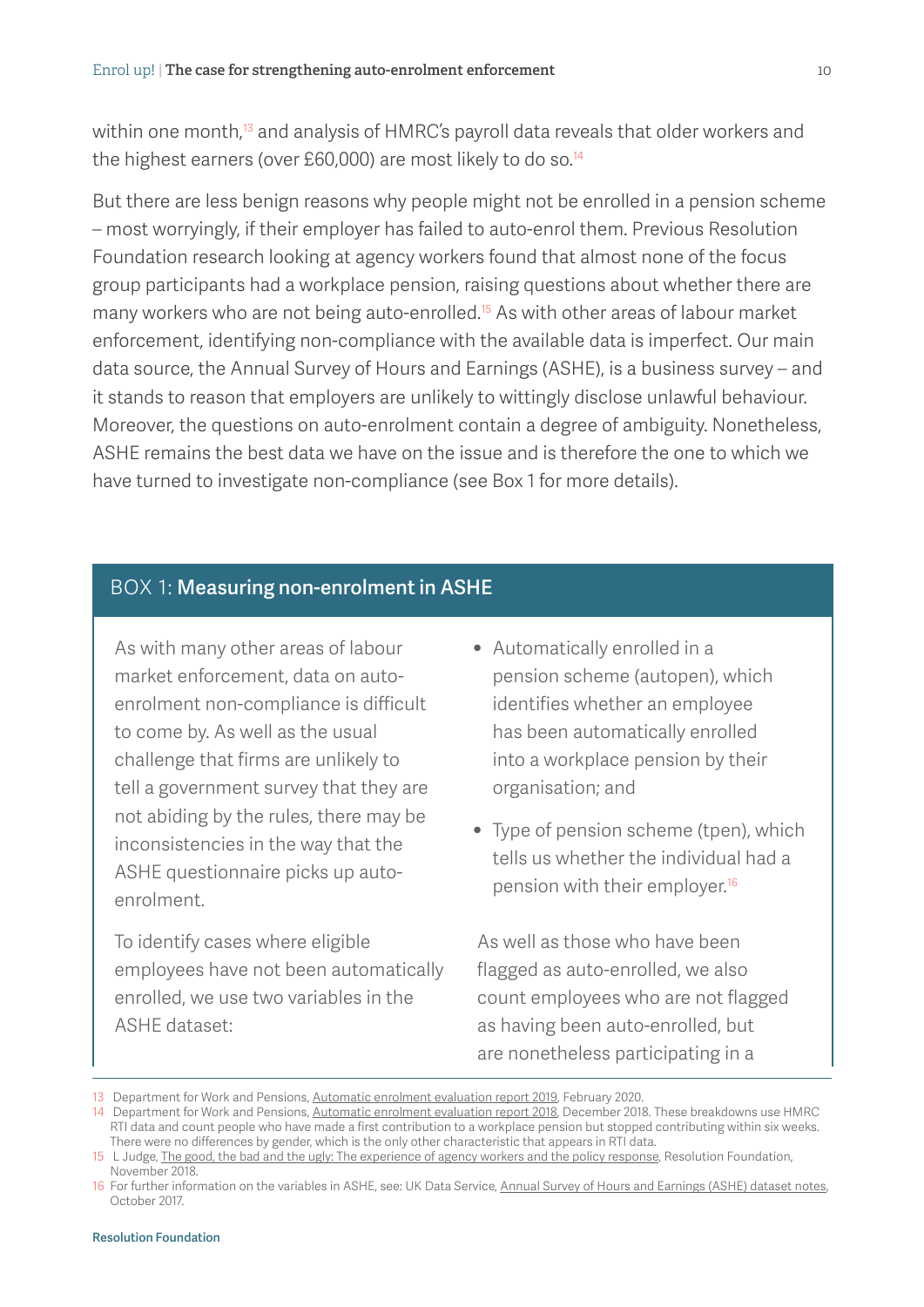workplace pension scheme, as having been auto-enrolled as long as they are receiving the minimum auto-enrolment employer contributions. In other words, our non-enrolled group comprises the 3 per cent of workers who fall outside the Venn diagram in [Figure 4](#page-10-0).

<span id="page-10-0"></span>FIGURE 4: Eight per cent of employees opted out of a workplace pension in 2019, while three per cent experienced suspected non-compliance

Pension participation status of employees who are eligible for auto-enrolment: Great Britain, 2019



NOTES: Not to scale. Figures exclude businesses with only one employee. SOURCE: RF analysis of Office for National Statistics, 2020, [Annual Survey of Hours and Earnings, 1997-](http://doi.org/10.5255/UKDA-SN-6689-15) [2019: Secure Access,](http://doi.org/10.5255/UKDA-SN-6689-15) [19/08/20], 16th Edition, UK Data Service, SN: 6689.

We should be cautious with our interpretation, however. The questionnaire asks businesses:

*On 10 April 2019, had the employee been automatically enrolled into a workplace pension by your organisation before this date? Answer this question even if the employee does not currently pay into, has opted out of, or is no longer a member of a pension scheme.* <sup>17</sup>

If someone has opted out, then, they should still count as having been autoenrolled. But there is some ambiguity in the question: some businesses may be misinterpreting the question and flagging opt-outs as non-enrolled. We find that 9 per cent of employees who are flagged as having been autoenrolled (i.e. if we were to only focus on those workers within the left circle of [Figure 4,](#page-10-0) rather than all eligible workers) are no longer participating

17 For further information on the ASHE questionnaire, see: Office for National Statistics, [Annual Survey of Hours and Earnings \(ASHE\)](https://www.ons.gov.uk/employmentandlabourmarket/peopleinwork/earningsandworkinghours/methodologies/annualsurveyofhoursandearningsashemethodologyandguidance)  [methodology and guidance](https://www.ons.gov.uk/employmentandlabourmarket/peopleinwork/earningsandworkinghours/methodologies/annualsurveyofhoursandearningsashemethodologyandguidance), February 2016.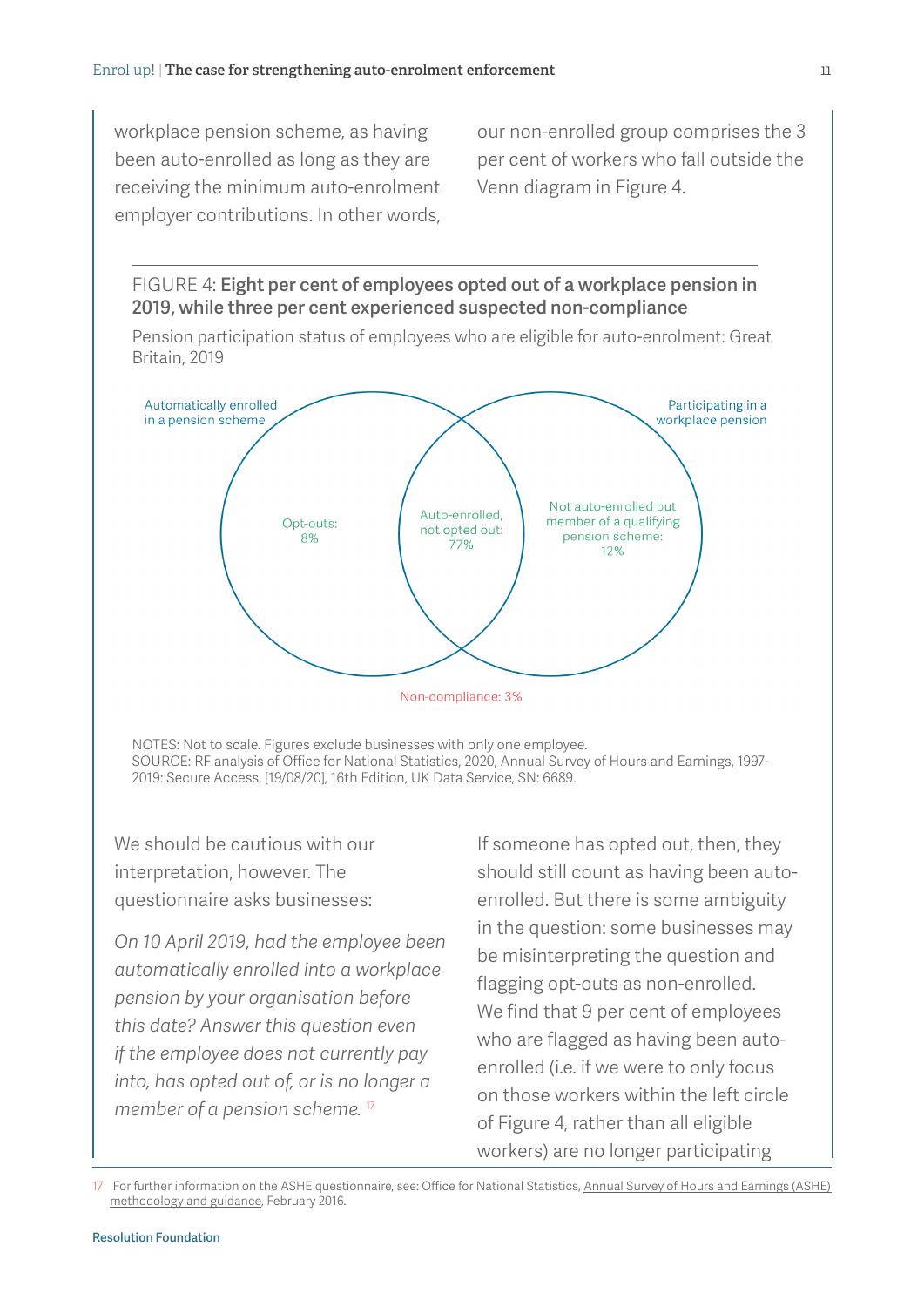in a pension scheme – the same as DWP's published opt-out rate, $18$  giving us some reassurance that our measure is not wide of the mark. But we should nonetheless be cautious about putting too much weight on the absolute level of non-compliance we find in ASHE.

If businesses are indeed misinterpreting the question, we should also consider the possibility that this misinterpretation is more common in some types of business than others. For example, micro businesses, which show up in [Figure 6](#page-13-0) as having a very high non-enrolment rate on our measure, are conceivably more likely to misinterpret the question as they do not have large,

specialist finance and HR departments filling out the ASHE questionnaire. As a sensitivity check, therefore, we replicated our analysis in this section excluding the smallest businesses (four or fewer employees) to see whether the patterns we see in industries or contingent workers still held. They did – while the level of non-enrolment was slightly lower, as we'd expect from taking out a group of employees with such high rates of non-enrolment, there were no substantial changes in the order of the industries in [Figure 7,](#page-14-0) or in [Figure 5](#page-12-0)'s differentials between workers in contingent and more typical forms of employment.

Overall, we estimate that over and above opt-outs and cessations, 3 per cent of eligible employees have not been auto-enrolled. Although this represents almost 600,000 workers, at first glance a 3 per cent non-compliance rate is low (ASHE analysis also suggests that around 22 per cent of workers paid at or close to the minimum wage are underpaid, for example).<sup>19</sup> But as we shall see, non-compliance is much more prevalent in some areas of the labour market than others.

# Contingent workers and those employed in small businesses are most likely not to have been enrolled

It is important to look beyond the level of non-compliance and also consider its relative prevalence. Are there specific groups of workers where the data in ASHE raises 'red flags', for example? Given that, as noted above, previous Resolution Foundation research suggests agency workers may be at particular risk from auto-enrolment non-compliance, [Figure 5](#page-12-0) looks first at contingent workers.<sup>20</sup> Our theory is borne out in the data: more than

<sup>18</sup> Department for Work and Pensions, [Automatic enrolment evaluation report 2019](https://assets.publishing.service.gov.uk/government/uploads/system/uploads/attachment_data/file/867634/automatic-enrolment-evaluation-report-2019.pdf), February 2020.

<sup>19</sup> Low Pay Commission, [Non-compliance and enforcement of the National Minimum Wage](https://www.gov.uk/government/publications/non-compliance-and-enforcement-of-the-national-minimum-wage), June 2020.

<sup>20</sup> All charts in this section cover only those employees who meet the eligibility criteria (aged between 22 and state pension age and earning more than £192 per week) and who have been in their job for more than three months. Employers can defer enrolling their workers for up to three months – known as 'postponement' – so for the purposes of this briefing note we consider workers in post for three months or less to be ineligible. For more on postponement, see: The Pensions Regulator, [Assessing and enrolling staff:](https://www.thepensionsregulator.gov.uk/en/business-advisers/automatic-enrolment-guide-for-business-advisers/7-assessing-and-enrolling-staff/postponement)  [Postponement](https://www.thepensionsregulator.gov.uk/en/business-advisers/automatic-enrolment-guide-for-business-advisers/7-assessing-and-enrolling-staff/postponement), accessed 20 August 2020.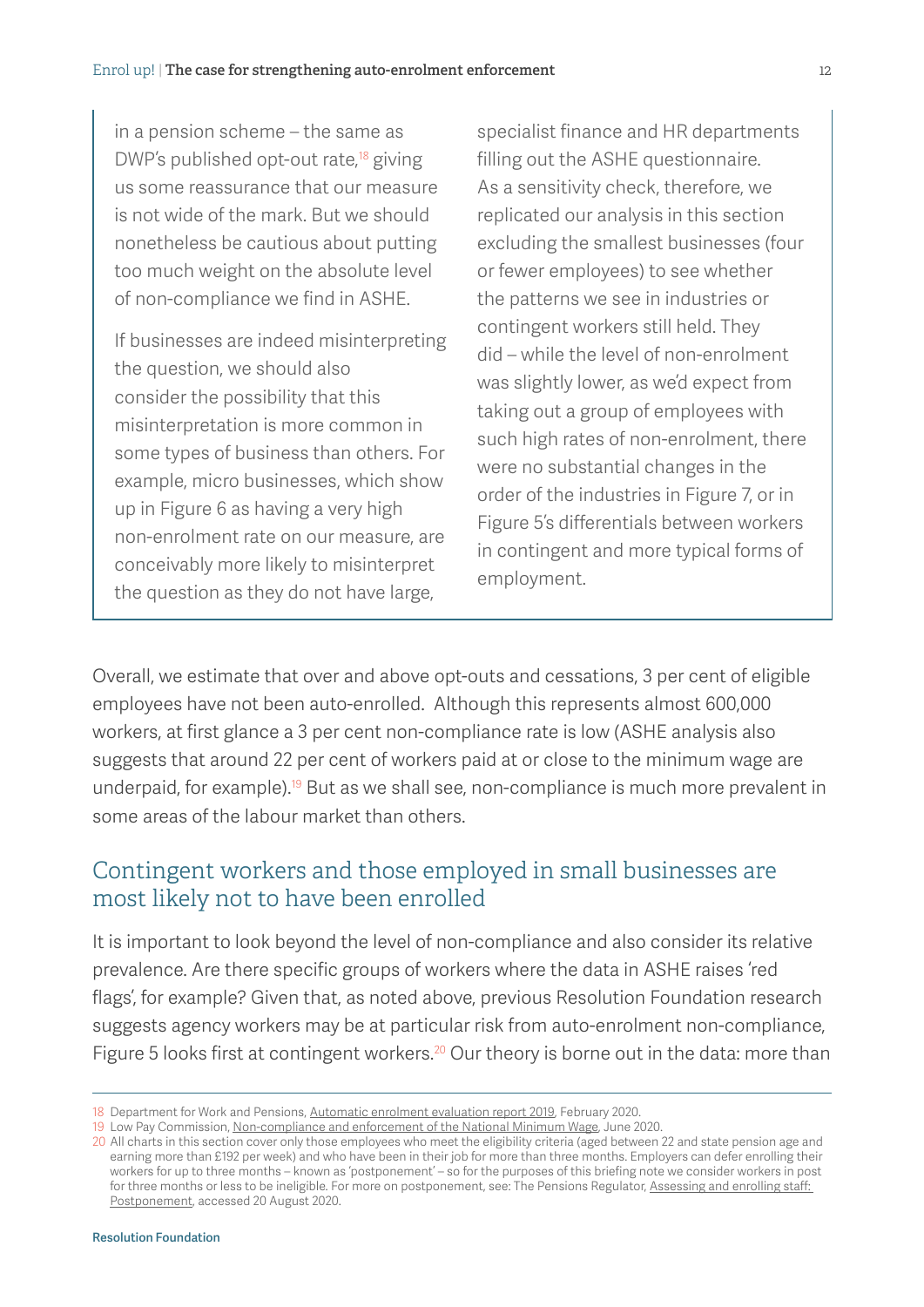one-in-ten eligible agency workers have not been automatically enrolled, while part-time and temporary workers are more than twice as likely not to be enrolled as their full time and permanent counterparts. And the lowest-paid workers, too – those earning around the wage floor – are three times more likely to face non-compliance.



Proportion of eligible employees who have not been auto-enrolled, by type of job: Great

<span id="page-12-0"></span>FIGURE 5: Part-time, temporary and agency workers are less likely to be

NOTES: Base = all employees who meet the eligibility criteria for auto-enrolment and have been in their job for more than three months. Employees who have opted out are classed as enrolled. Includes employees' main jobs only. Excludes businesses with only one employee. 'Covered by the minimum wage' refers to workers paid less than the minimum wage plus 5 pence.

0% 2% 4% 6% 8% 10% 12%

SOURCE: RF analysis of Office for National Statistics, 2020, [Annual Survey of Hours and Earnings, 1997-](http://doi.org/10.5255/UKDA-SN-6689-15) [2019: Secure Access,](http://doi.org/10.5255/UKDA-SN-6689-15) [05/08/20], 16th Edition, UK Data Service, SN: 6689.

To some extent, this could reflect administrative difficulties and delays: for example, contingent workers are more likely to work variable hours that take them above the auto-enrolment threshold some, but not all, of the time.<sup>21</sup> In addition, the short contracts of temporary and casual workers mean they are more than three times as likely to be around the three-month postponement threshold.<sup>22</sup> To some extent, then, their nonenrolment rates could reflect those who have only just become eligible and whose employers are a few weeks late in enrolling them, rather than more deliberate noncompliance – 9 per cent of employees who have been in post for four months have not

<sup>21</sup> Temporary and agency workers are more likely to have variable hours than their permanent and non-agency counterparts. Source: RF analysis of ONS, Labour Force Survey.

<sup>22</sup> Of workers who are eligible for auto-enrolment, 15 per cent of temporary workers have been in their job between four and six months (i.e. have just passed the three-month postponement period) compared to 4 per cent of permanent workers. Source: RF analysis of ONS, Annual Survey of Hours and Earnings.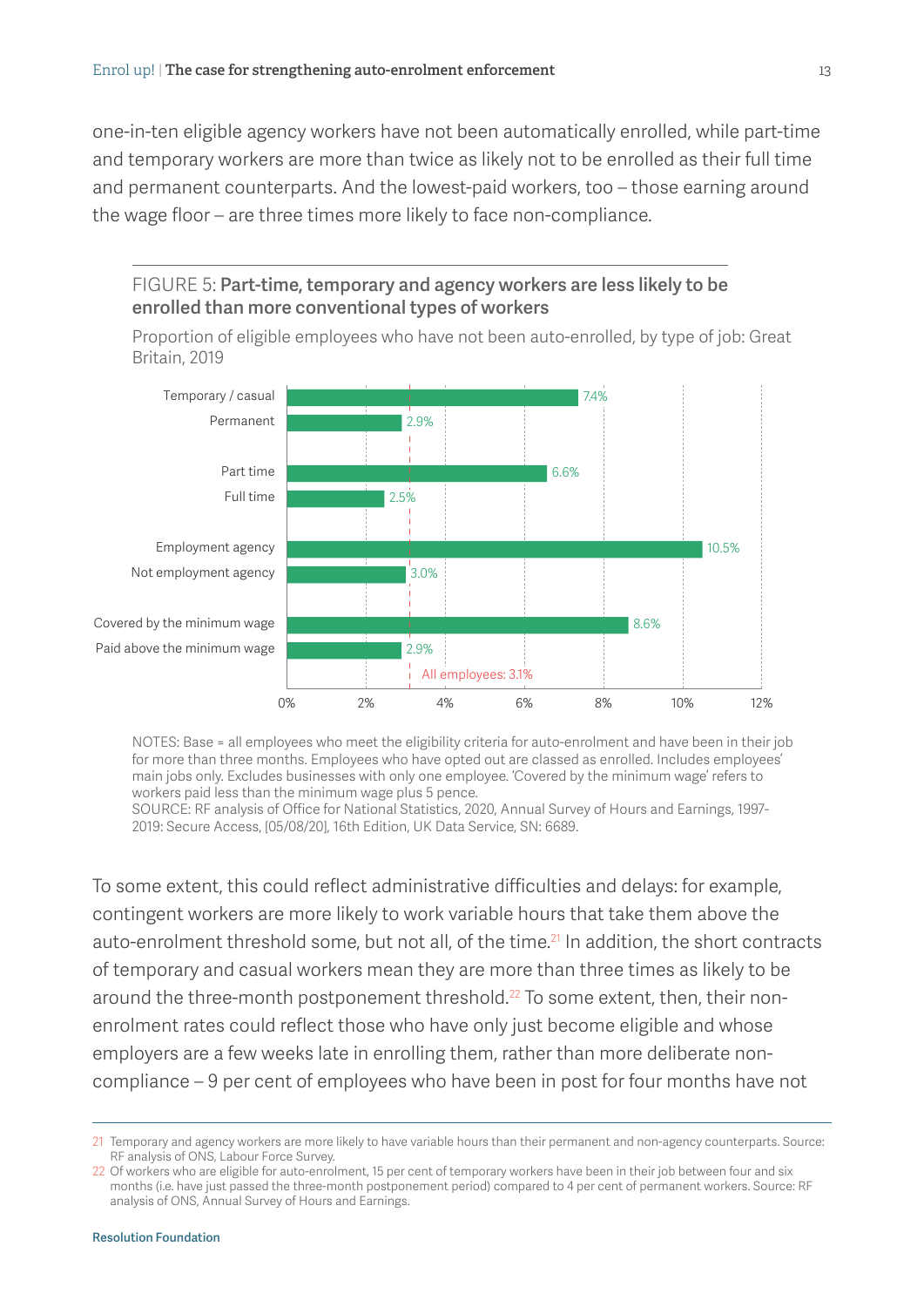been auto-enrolled, decreasing to 3 per cent of those who have been in their job for a full year.<sup>23</sup> But even if this is the case, the fact remains that contingent workers are disproportionately not being automatically enrolled – and employers should be taking these factors into account to ensure that all workers get the benefits they are entitled to.

There are also significant differences in enrolment rates by business size, with almost a quarter of eligible employees working in micro businesses (4 or fewer employees) not enrolled, as shown in [Figure 6](#page-13-0), compared to less than 5 per cent in any other business size. Some of this may reflect owner-directors, who will be over-represented as a proportion of workers in small businesses, although we account for this to some extent by excluding one-employee businesses.



<span id="page-13-0"></span>Proportion of eligible employees who have not been auto-enrolled, by size of employer:

NOTES: Base = all employees who meet the eligibility criteria for auto-enrolment and have been in their job for more than three months Employees who have opted out are classed as enrolled. Includes employees' main jobs only. Excludes businesses with only one employee.

SOURCE: RF analysis of Office for National Statistics, 2020, [Annual Survey of Hours and Earnings, 1997-](http://doi.org/10.5255/UKDA-SN-6689-15) [2019: Secure Access,](http://doi.org/10.5255/UKDA-SN-6689-15) [19/08/20], 16th Edition, UK Data Service, SN: 6689.

Moreover, as noted in [Box 1,](#page-9-0) small employers may be more likely to say that employees have not been enrolled when in fact they have opted out. But there is evidence that smaller employers may respond differently to automatic enrolment than larger businesses.24 For example, there is evidence that the smallest businesses find autoenrolment more administratively burdensome: micro businesses are more likely than

23 Source: RF analysis of ONS, Annual Survey of Hours and Earnings.

24 For more on small businesses and auto-enrolment more widely, see: J Cribb & C Emmerson, [The effect of automatic enrolment on](https://www.ifs.org.uk/publications/14012)  [employees working for small employers](https://www.ifs.org.uk/publications/14012), Institute for Fiscal Studies, March 2019.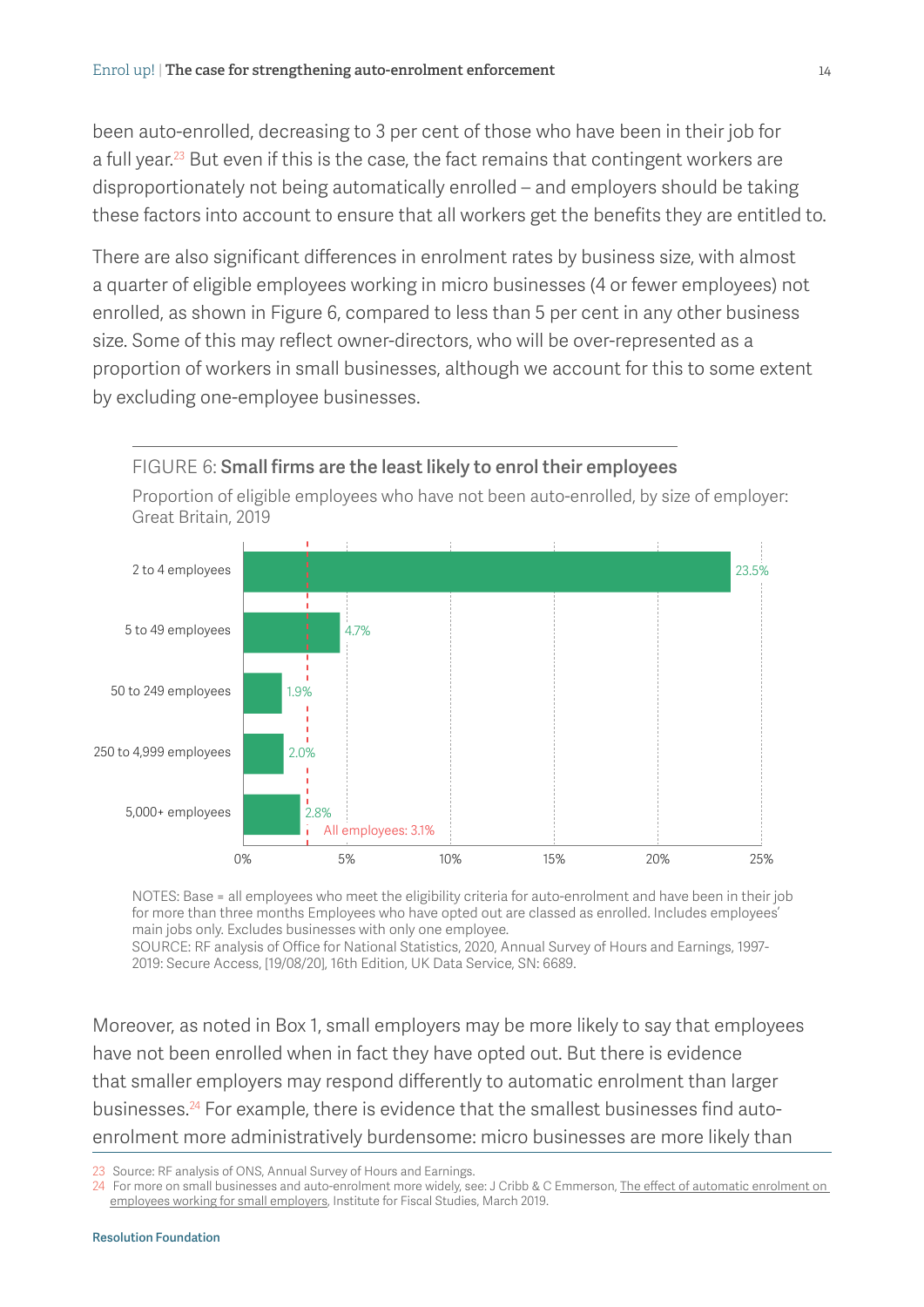larger businesses to agree with the statement 'My organisation finds it difficult to keep up with its ongoing duties around automatic enrolment', and are also less likely to be fully aware of their ongoing duties.<sup>25</sup> And smaller businesses, without the economies of scale and large finance departments of bigger companies, may be more likely to be noncompliant by accident.<sup>26</sup>

At the industry level, [Figure 7](#page-14-0) backs up previous Resolution Foundation findings about the sectors that are more prone to violation of labour market rights such as the minimum wage and holiday pay.<sup>27</sup> Broadly, workers in the industries flagged in [Figure 7](#page-14-0) as having high rates of non-enrolment (admin and support services, hospitality, and agriculture, for example) tend to be lower-paid, as well as much more likely to fall victim to other forms of non-compliance.

<span id="page-14-0"></span>



Proportion of eligible employees who have not been auto-enrolled, by industry: Great Britain, 2019

NOTES: Base = all employees who meet the eligibility criteria for auto-enrolment and have been in their job for more than three months. Employees who have opted out are classed as enrolled. Includes employees' main jobs only. Excludes businesses with only one employee. SOURCE: RF analysis of Office for National Statistics, 2020, [Annual Survey of Hours and Earnings, 1997-](http://doi.org/10.5255/UKDA-SN-6689-15) [2019: Secure Access,](http://doi.org/10.5255/UKDA-SN-6689-15) [19/08/20], 16th Edition, UK Data Service, SN: 6689.

It is notable that the hospitality (hotels and restaurants) sector has the second highest rate of underpayment because hospitality is frequently home to other labour market violations. It has one of the highest levels of minimum wage underpayment, $28$  and a

<sup>25</sup> The Pensions Regulator, [Employer automatic enrolment ongoing duties survey: Winter 2019](https://www.thepensionsregulator.gov.uk/-/media/thepensionsregulator/files/import/pdf/employer-automatic-enrolment-ongoing-duties-survey-winter-2019.ashx), October 2019. However, TPR does work with payroll providers to make it easier for small businesses to comply.

<sup>26</sup> W Lovegrove, Auto-enrolment is a success – the data proves it! But data also reveals a few other things..., LinkedIn, April 2018. 27 N Cominetti & L Judge, [From rights to reality: Enforcing labour market laws in the UK](https://www.resolutionfoundation.org/publications/from-rights-to-reality/), Resolution Foundation, September 2019.

<sup>28</sup> Low Pay Commission, [Non-compliance and enforcement of the National Minimum Wage](https://www.gov.uk/government/publications/non-compliance-and-enforcement-of-the-national-minimum-wage), June 2020.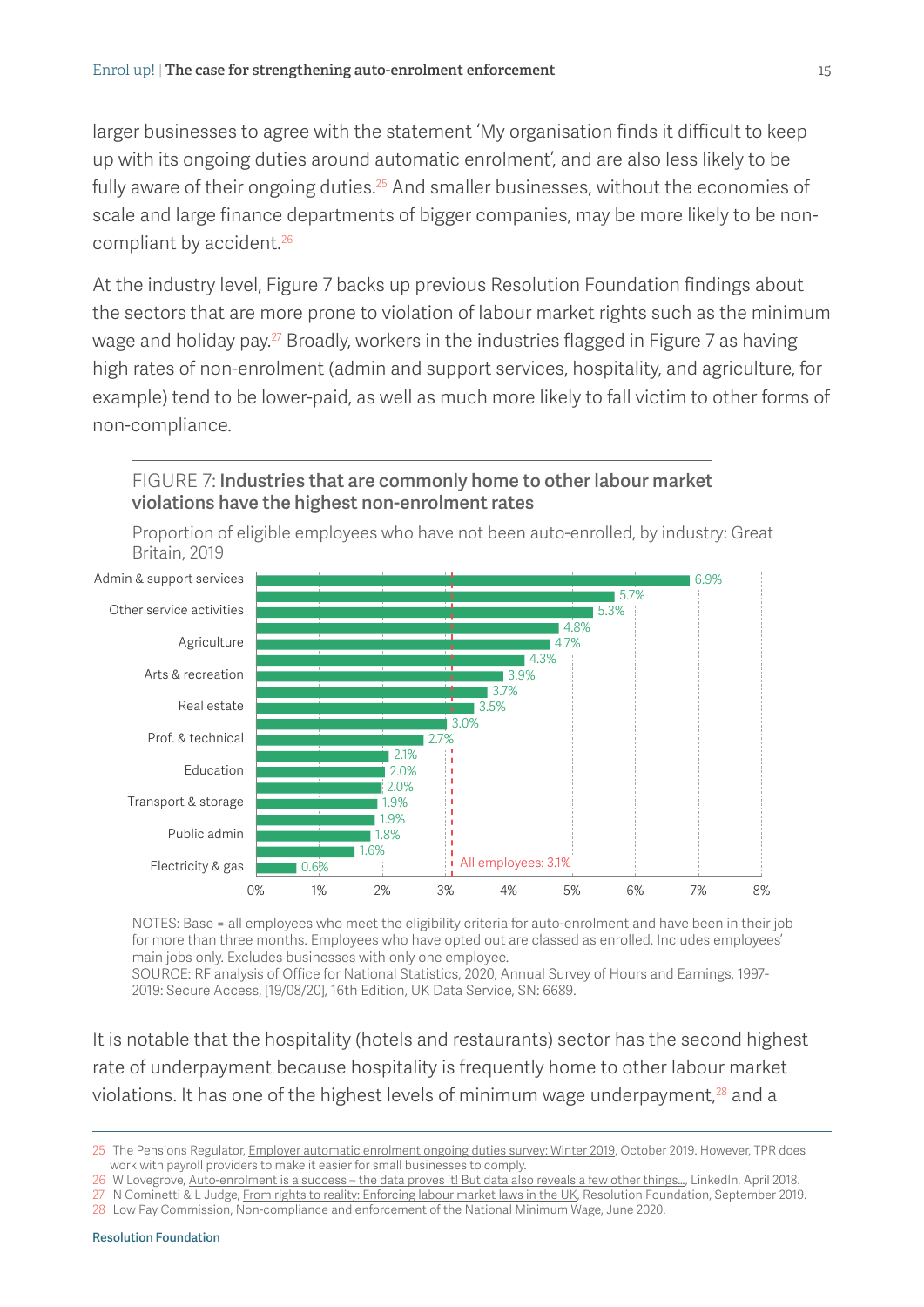higher prevalence than any other sector of workers saying they receive no paid holiday and those who do not receive a payslip.<sup>29</sup>

# Compliance activity is not always concentrated in the sectors we identify as high risk

It is insightful to compare the high-risk industries flagged up by our analysis with data from TPR on the issuance of compliance notices, the first step in the enforcement procedure when an employer has failed to comply with its duties.<sup>30</sup>

As [Figure 8](#page-15-0) shows, there is some evidence that the high-risk sectors identified in [Figure](#page-14-0)  [7](#page-14-0) are being targeted by enforcement action. Employment agencies (here, separated from the rest of the admin and support services sector) and hospitality face particularly high rates of enforcement action compared to other industries. But other sectors highlighted in [Figure 7](#page-14-0), such as personal services, construction and agriculture, do not appear to have been targeted by enforcement action to the extent we might expect.

<span id="page-15-0"></span>

NOTES: Data on compliance notices excludes businesses that were not matched to a standard industrial classification (SIC) code. Where a business has more than one SIC code, the first description has been used.

SOURCE: RF analysis of data request to the Pensions Regulator, June 2020; ONS, UK Business Counts.

29 N Cominetti & L Judge, [From rights to reality: Enforcing labour market laws in the UK](https://www.resolutionfoundation.org/publications/from-rights-to-reality/), Resolution Foundation, September 2019. 30 Issuing a compliance notice is the initial enforcement action taken against businesses that do not enrol their workers, or that breach regulations in other ways such as inducing workers to opt out. However, businesses that underpay contributions for enrolled workers receive an 'unpaid contributions' notice instead. See [Figure](#page-7-0) 3 for more detail, or: The Pensions Regulator, [Compliance and enforcement policy for employers subject to automatic enrolment duties](https://www.thepensionsregulator.gov.uk/en/document-library/strategy-and-policy), June 2016.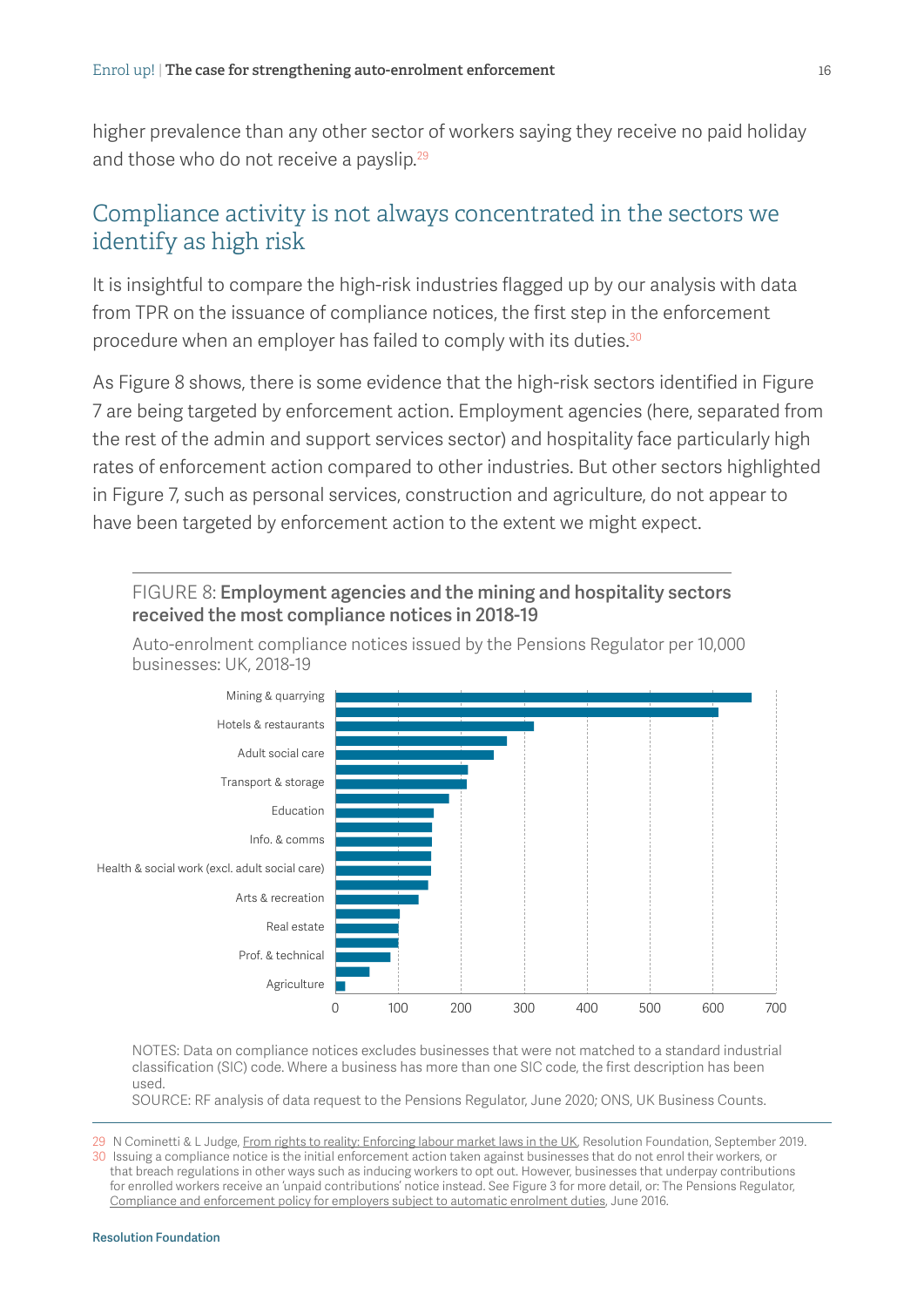All else equal, we would expect a positive relationship between the two – the more noncompliance exists in an industry, the more enforcement activity should be targeted there.<sup>31</sup> Yet as [Figure 9](#page-16-0) makes clear, there is almost no relationship between a sector's non-enrolment rate and how many compliance notices it has been issued.<sup>32</sup>

<span id="page-16-0"></span>

NOTES: Data on compliance notices excludes businesses that were not matched to a standard industrial classification (SIC) code. Where a business has more than one SIC code, the first description has been used. Non-enrolment rate includes employees' main job only, excludes businesses with only one employee, and classes employees who have opted out as enrolled. The mining and quarrying sector has been excluded as its rate of 660 compliance notices per 10,000 businesses make it an outlier. Compliance notice rates cover the UK and relate to 2018-19; non-enrolment rates cover Great Britain and relate to April 2019. The blue dashed lines represent the overall average for each metric.

SOURCE: RF analysis of data request to the Pensions Regulator, June 2020; ONS, UK Business Counts; Office for National Statistics, 2020, [Annual Survey of Hours and Earnings, 1997-2019: Secure Access,](http://doi.org/10.5255/UKDA-SN-6689-15) [19/08/20], 16th Edition, UK Data Service, SN: 6689.

Why might this be? Two possible explanations spring to mind. First, compliance notices can be used for forms of non-compliance other than firms not enrolling their workers, while not every instance of non-compliance is followed up, creating some noise in the data. And second, there are reasons why effective enforcement might cause a negative relationship between non-enrolment and enforcement activity: cracking down on non-

31 As a pinch point for compliance notices is when a new business is created, we also repeated the analysis shown in [Figure](#page-16-0) 9 using a measure of compliance notices per business birth. This showed a very similar pattern between sectors, with a weak negative correlation (R-squared = 0.06). We also note that the rates of compliance notices issued in each industry could be affected by the average size of businesses in each industry – all else equal, smaller average business sizes in a sector would mean more compliance notices issued for the same number of non-enrolled workers, as they would be spread across more firms.

32 R-squared = 0.03.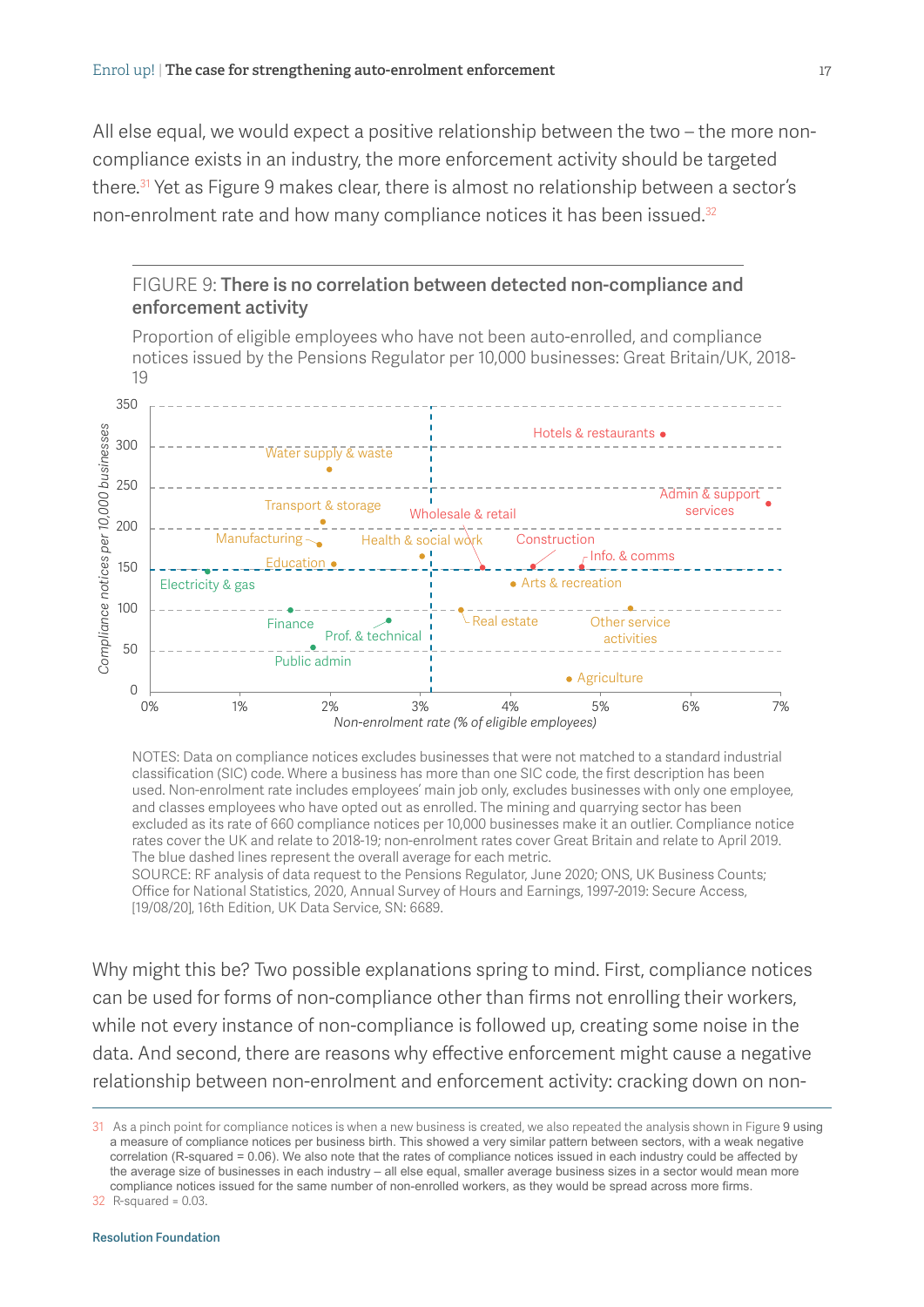compliance in a high-risk sector should bring down the rate of violations. Nonetheless, it is surprising to find no relationship at all.

The data does not allow us to infer causality in either direction. It is more insightful, perhaps, to focus on where each sector falls on the chart. We should be most concerned about the industries on the right-hand side of [Figure 9,](#page-16-0) which have above-average non-compliance. While the high non-enrolment rates in the sectors in the top-right quadrant (such as hospitality and support services) are at least matched with high rates of enforcement activity, those in the bottom-right (such as agriculture) may be missed opportunities for TPR where they could be deploying more resource.

On the other hand, sectors on the left-hand side should be less worrying for TPR as they have below-average rates of non-compliance. Again, we cannot identify causality – sectors in the top-left (transport and storage, for example) could have low rates of noncompliance precisely because they are effectively targeted by enforcement activity, or they could be areas where TPR should expend less resource. But it is reassuring to see that there are some industries, such as public administration, where non-compliance appears low on both measures.

# In 2019, around one-quarter of a million workers did not receive their full entitlement of employer contributions

Unfortunately, being auto-enrolled is no guarantee that a worker will get all the benefits they're entitled to. As [Figure 2](#page-6-0) showed, two-fifths of enforcement activity results from non-payment or underpayment of contributions (though TPR's data cannot distinguish between the two). Given that the ASHE reference date is only four days after the contribution thresholds rose, we wanted to account for a lag in firms' uprating contributions. We have therefore used the previous minimum contribution rate to calculate underpayment (see [Box 2](#page-18-0) for more detail). Our estimates of underpayment, then, should be thought of as conservative. And again, the non-compliance that we have picked up is concentrated among particular groups of workers.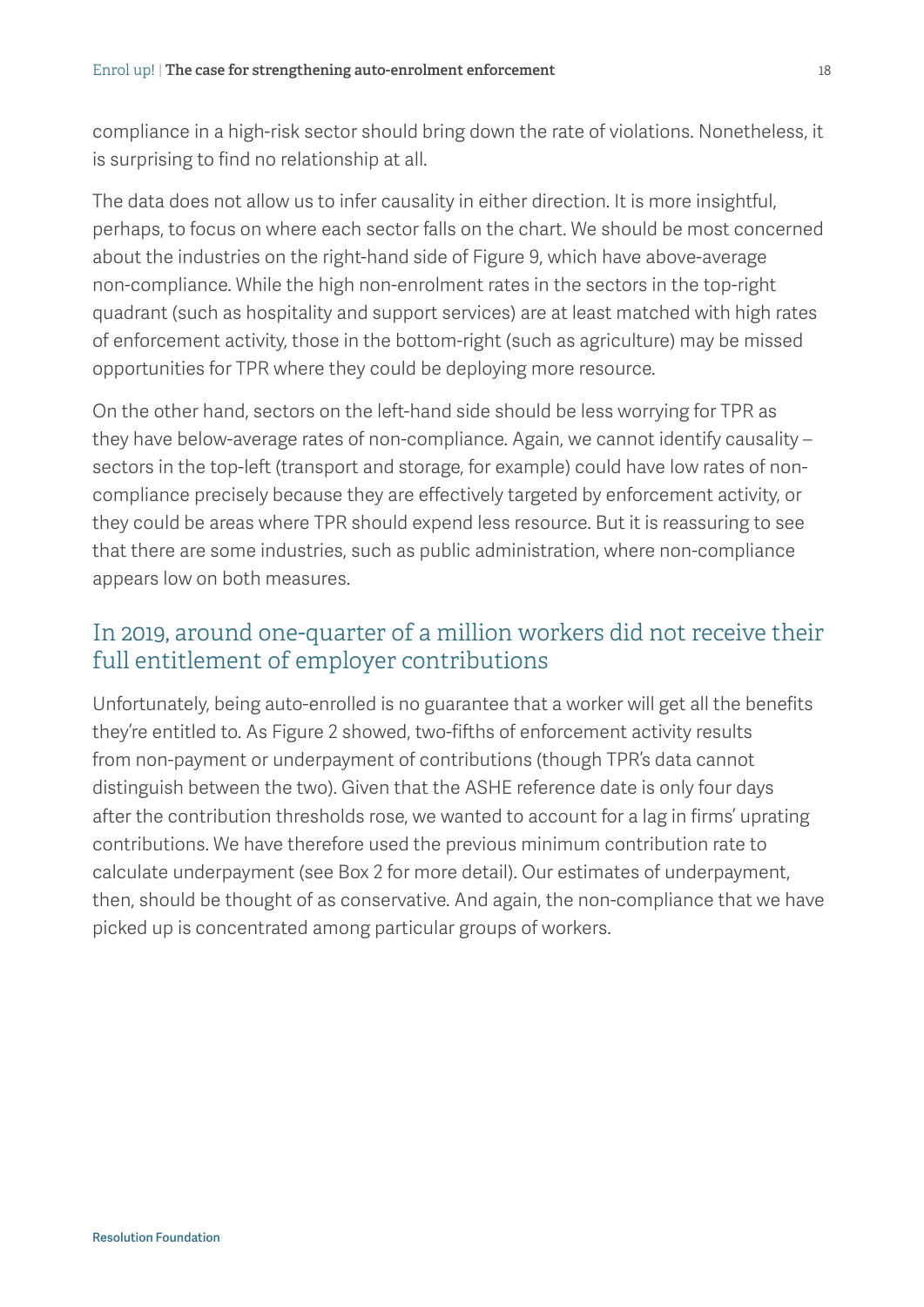<span id="page-18-0"></span>All pay and pension contribution data in ASHE relates to the pay period covering 10 April 2019 – four days after the main automatic enrolment minimum contribution rates had increased to 3 per cent of qualifying earnings for employers and 5 per cent for employees. While employers should be making every effort to keep their employees' pension contributions up to date, we choose to apply the 2018- 19 minimum contribution rates to all employees when analysing underpaid contributions. This means we do not conflate endemic non-compliance with a few days' delay in increasing the contribution rate – but our estimates of underpaid contributions may therefore be a conservative estimate.<sup>33</sup>

In 2018-19, the auto-enrolment minimum contribution rate was 2 per cent of qualifying earnings (those between £116 and £892 per week, or equivalent).<sup>34</sup> However, to make it easier for pre-existing schemes to self-certify as meeting the autoenrolment requirements, employers could use an alternative threshold of

3 per cent of pensionable pay (which may, for example, exclude bonuses and overtime). If pensionable pay constituted at least 85 per cent of total earnings, on average, across all members of the employer's pension scheme, this could be lowered to 2 per cent of pensionable pay.35

We want to count employees as receiving below the minimum contribution rates only if their contributions fall short of all these rates. In ASHE, however, it is impossible to know whether an individual employee is subject to a threshold of 2 per cent or 3 per cent of pensionable pay, as we don't know the earnings of everyone in the pension scheme. For this reason, we show a range of estimated non-compliance rates – a lower bound, which would hold if every employee was subject to a 2 per cent contribution rate based on pensionable pay, and an upper bound, which would hold if everyone was subject to the 3 per cent rate.

Using ASHE data, and the conservative estimation method outlined in [Box 2](#page-18-0), we estimate that between 1.6 and 1.7 per cent of auto-enrolled workers were not getting

<sup>33</sup> Employers can also delay transferring their contributions into the pension scheme until the 22nd day of the following month, so they may still be basing their contribution rates on the previous month's thresholds. See: The Pensions Regulator, Code 05: Reporting late payment of contributions to occupational pension schemes, accessed 26 August 2020.

<sup>34</sup> The Pensions Regulator, [Knowing your client's ongoing duties: Earnings thresholds for previous tax years](https://www.thepensionsregulator.gov.uk/en/business-advisers/automatic-enrolment-guide-for-business-advisers/9-knowing-your-clients-ongoing-duties/automatic-enrolment-earnings-threshold), accessed 19 August 2020.

<sup>35</sup> The Pensions Regulator, [Detailed guidance for employers, 4: Pension schemes,](https://www.thepensionsregulator.gov.uk/en/document-library/automatic-enrolment-detailed-guidance) April 2020; The Pensions Regulator, Detailed [guidance for employers, 4: Pension Schemes, Appendix B: The phasing in of contributions for certification](https://www.thepensionsregulator.gov.uk/en/document-library/automatic-enrolment-detailed-guidance), April 2017.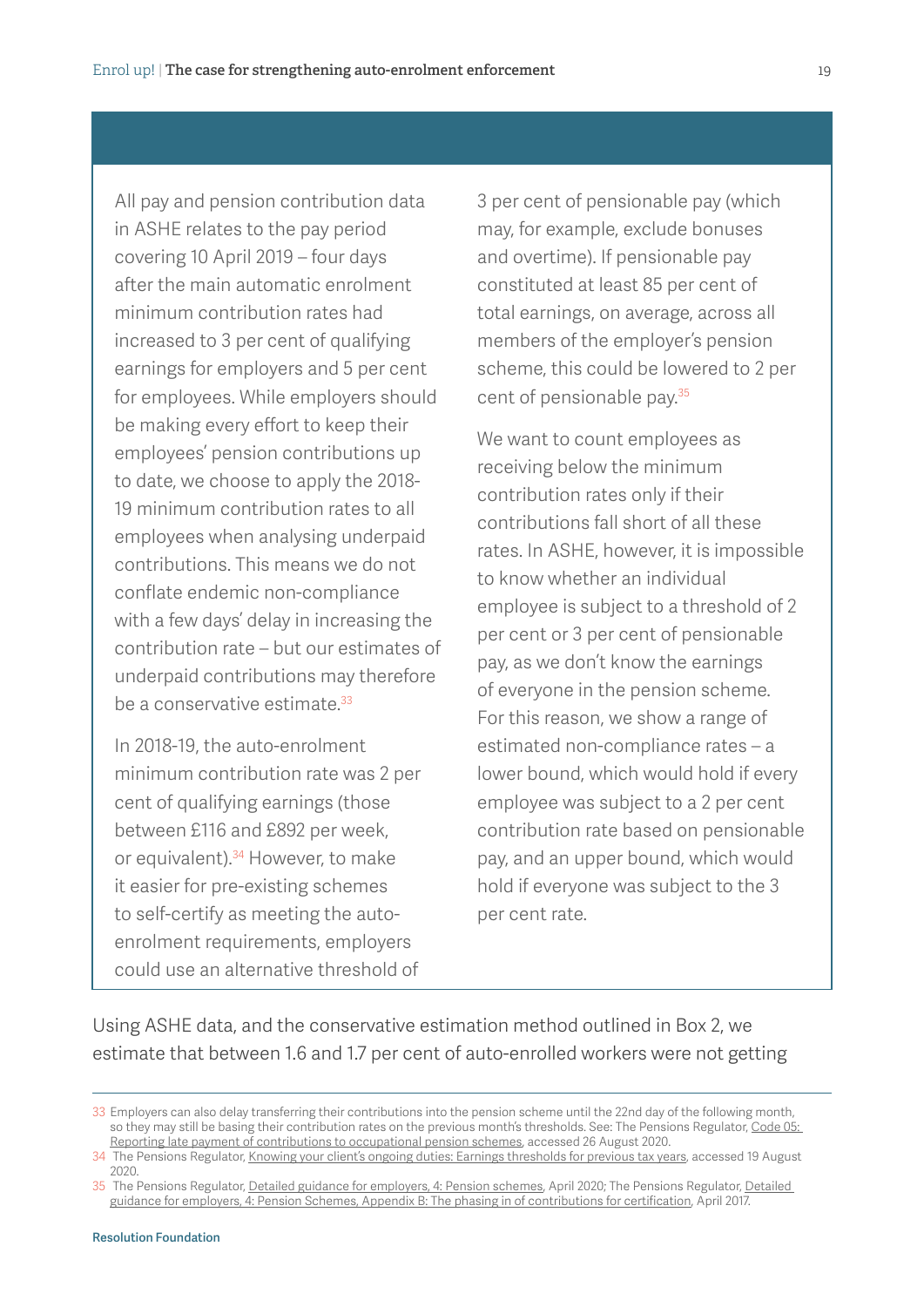the minimum employer contributions of 2 per cent of qualifying earnings in 2019 – equivalent to 250,000 employees.<sup>36</sup> Around three-quarters of these employees received zero contributions in the reference period, with the rest receiving some contributions. Again, contingent workers are more likely to lose out. [Figure 10](#page-19-0) shows that up to 2 per cent of temporary workers and people employed through an agency receive employer contributions below the legal minimum, compared to 1.7 per cent of their permanent counterparts. Of course, workers on less secure contracts are more likely to have fluctuating earnings, and this could make it more complex for employers to calculate the correct pension contribution each month.<sup>37</sup> Nonetheless, this is no excuse for noncompliance.

#### <span id="page-19-0"></span>FIGURE 10: Temporary, agency and low-paid workers are less likely to receive the minimum employer contributions into their pension pots



Proportion of employees who are auto-enrolled but receiving below the minimum employer contribution, by type of job: Great Britain, 2019

NOTES: Base = all employees who have been auto-enrolled and are participating in a workplace pension scheme (i.e. have not opted out or ceased contributing). Includes employees' main jobs only. Excludes businesses with only one employee. Underpayment is measured relative to the 2018-19 minimum employer contribution thresholds; the dark blue bar is a lower bound estimate and the light blue bar is an upper bound estimate (see [Box 2](#page-18-0) for more detail).

SOURCE: RF analysis of Office for National Statistics, 2020, [Annual Survey of Hours and Earnings, 1997-](http://doi.org/10.5255/UKDA-SN-6689-15) [2019: Secure Access,](http://doi.org/10.5255/UKDA-SN-6689-15) [19/08/20], 16th Edition, UK Data Service, SN: 6689.

#### Many of the same sectors shown in [Figure 7](#page-14-0) as having high rates of non-enrolment appear again in [Figure 11](#page-20-0) as being more likely to underpay contributions for those

36 In this section, we only look at employees who are flagged as having been auto-enrolled and who are participating in a pension scheme, i.e. unlike the previous section, we exclude employees who had not been auto-enrolled but were participating in a qualifying scheme.

37 A Coleman, [The challenges of auto-enrolling weekly-paid employees,](https://employeebenefits.co.uk/issues/november-2013/the-challenges-of-auto-enrolling-weekly-paid-employees/) Employee Benefits, November 2013.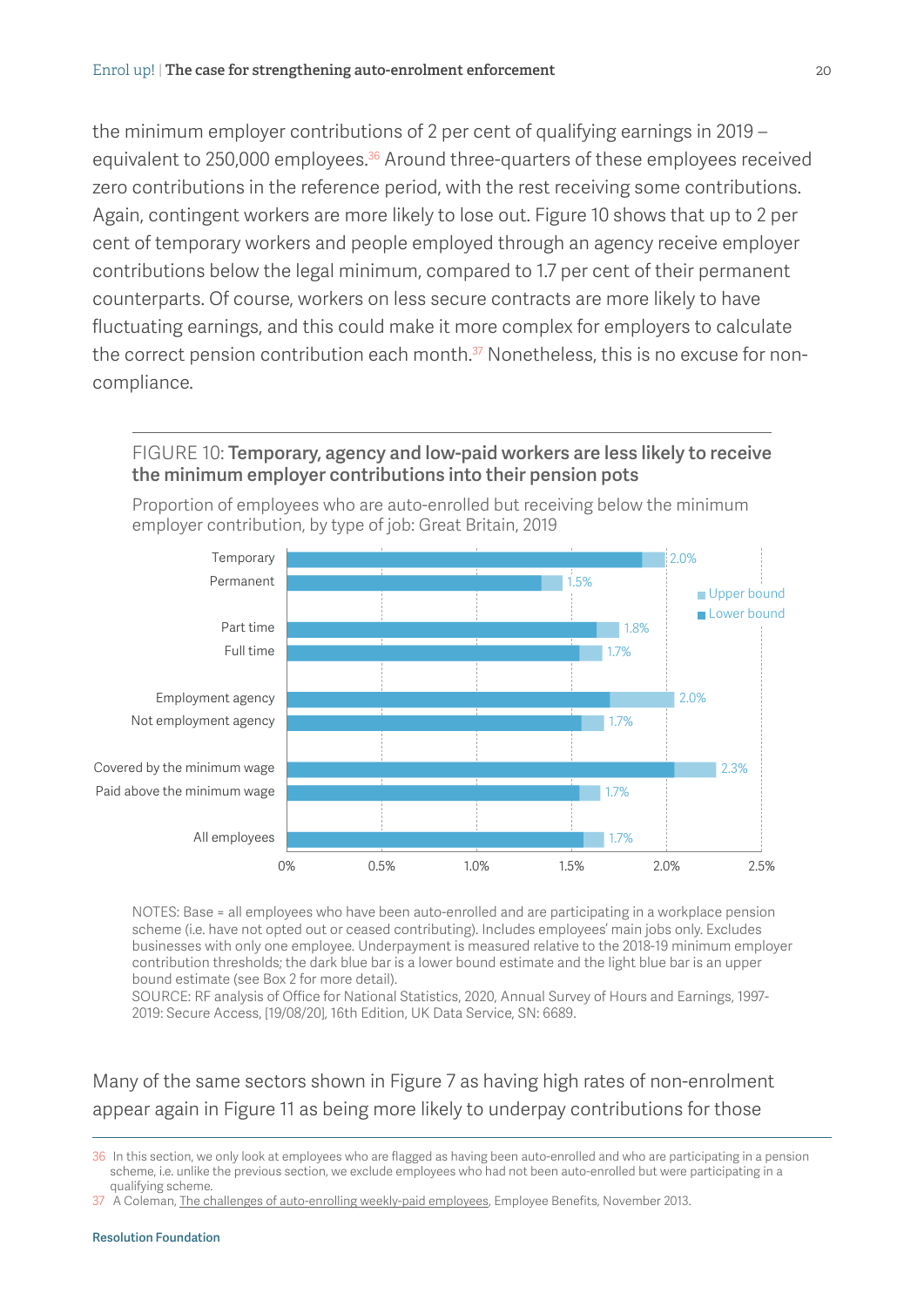workers who are enrolled. Workers in sectors such as hospitality, administration and support and construction are more likely than average to be underpaid their employer pension contributions – as before, hospitality appears high up the ranking of underpaying sectors. However, finance stands out as an anomaly: while most non-compliance, in auto-enrolment and elsewhere, tends to be in lower-paying industries, finance – one of the highest-paying industries $38 -$  has by far the highest rate of underpaid contributions (5.9 per cent).39 While finance is only an outlier in the 2019 data, it has an above-average underpayment rate in 2018 and 2017 too. There is no clear explanation for this unexpected result, though regression analysis indicates that those finance workers in the 'sales and customer service' occupation group are somewhat more likely to be underpaid.

#### <span id="page-20-0"></span>FIGURE 11: Finance, hospitality and administration workers are most likely to experience underpayment



Proportion of employees not receiving the minimum employer contributions, by industry: Great Britain, 2019

NOTES: Base = all employees who have been auto-enrolled and are participating in a workplace pension scheme (i.e. have not opted out or ceased contributing). Includes employees' main jobs only. Excludes businesses with only one employee. The bar for the finance industry is excluded as it is an outlier, but finance is included in the overall average. Underpayment is measured relative to the 2018-19 minimum employer contribution thresholds; the dark blue bar is a lower bound estimate and the light blue bar is an upper bound estimate (see [Box 2](#page-18-0) for more detail).

SOURCE: RF analysis of Office for National Statistics, 2020, [Annual Survey of Hours and Earnings, 1997-](http://doi.org/10.5255/UKDA-SN-6689-15) [2019: Secure Access,](http://doi.org/10.5255/UKDA-SN-6689-15) [19/08/20], 16th Edition, UK Data Service, SN: 6689.

<sup>38</sup> Finance is the third highest-paying sector, in terms of median gross weekly pay, after the mining and quarrying and electricity and gas sectors. Source: [ONS, Earnings and hours worked, industry by two-digit SIC: ASHE Table 4](https://www.ons.gov.uk/employmentandlabourmarket/peopleinwork/earningsandworkinghours/datasets/industry2digitsicashetable4), October 2019.

<sup>39</sup> We have excluded the finance bar from [Figure](#page-20-0) 11 because it is such an outlier (though finance is included in the overall average).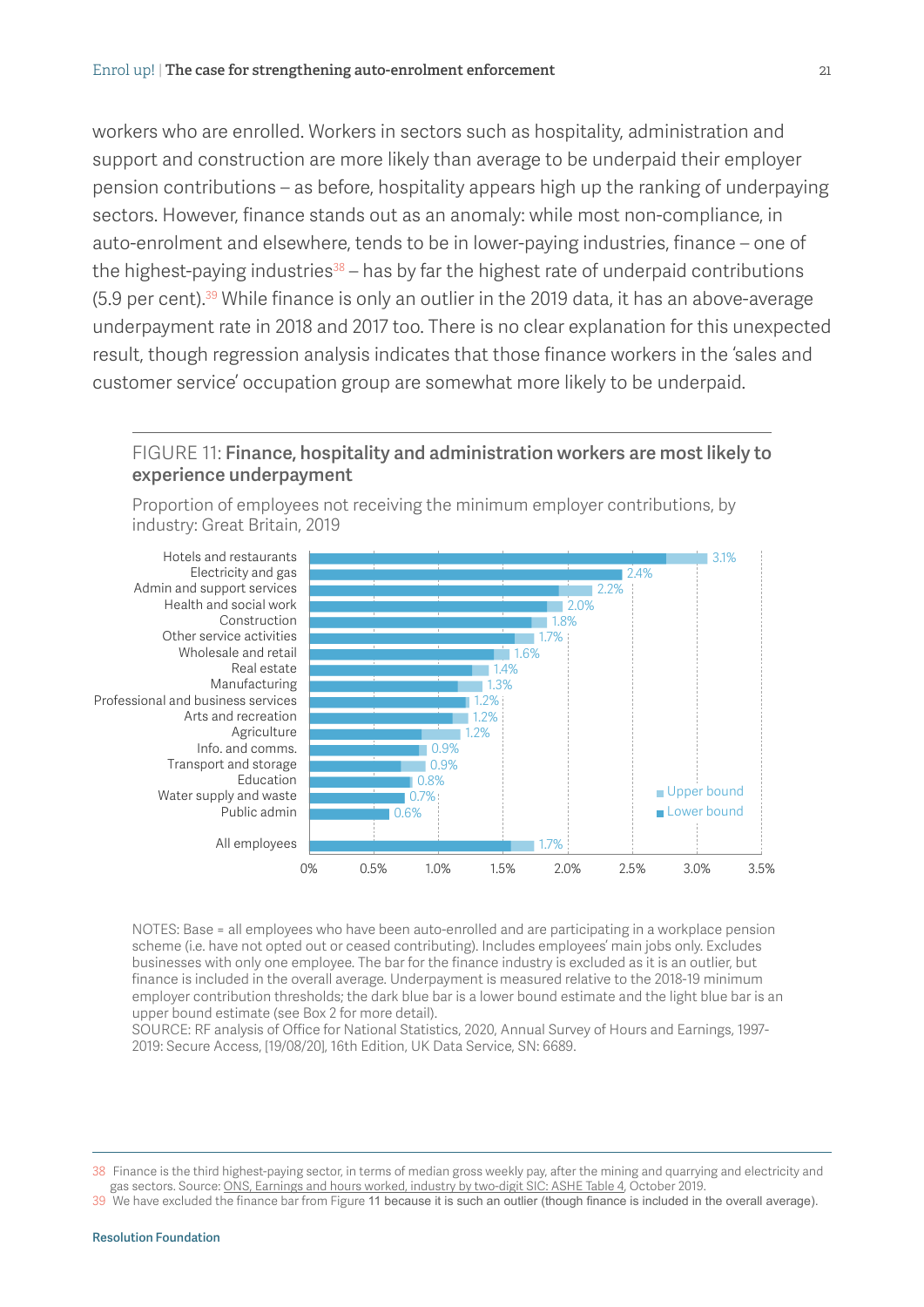The industry pattern we see in [Figure 11](#page-20-0) is likely to be linked to the lower pay in these sectors.<sup>40</sup> As [Figure 12](#page-21-0) shows, employees with the very lowest hourly pay rates are most likely to have their contributions underpaid (although the top decile are also at high risk). Again, this could reflect the fact that lower-paid workers tend to have more variable earnings, which may complicate matters for employers calculating ever-changing levels of pension contributions.<sup>41</sup> But the resulting hit to future living standards for low-paid workers – who are also less likely to be eligible for auto-enrolment in the first place – compounds the burden of low pay today.



<span id="page-21-0"></span>FIGURE 12: Underpayment is most common for the lowest-paid workers

Proportion of employees not receiving the minimum employer contributions, by hourly

NOTES: Base = all employees who have been auto-enrolled and are participating in a workplace pension scheme (i.e. have not opted out or ceased contributing). Includes employees' main jobs only. Excludes businesses with only one employee. Underpayment is measured relative to the 2018-19 minimum employer contribution thresholds; the dark blue bar is a lower bound estimate and the light blue bar is an upper bound estimate (see [Box 2](#page-18-0) for more detail).

SOURCE: RF analysis of Office for National Statistics, 2020, [Annual Survey of Hours and Earnings, 1997-](http://doi.org/10.5255/UKDA-SN-6689-15) [2019: Secure Access,](http://doi.org/10.5255/UKDA-SN-6689-15) [19/08/20], 16th Edition, UK Data Service, SN: 6689.

According to ASHE, then, just under one-in-twenty employees are not getting the pension contributions they are entitled to. Non-enrolment is more common than underpayment of contributions – but how does that line up with TPR's enforcement activity? We estimate that non-enrolment is 2.4 times as prevalent as underpayment,

<sup>40</sup> See, for example: T Bell, N Cominetti & H Slaughter, A new settlement for the low paid: Beyond the minimum wage to dignity and [respect,](https://www.resolutionfoundation.org/publications/a-new-settlement-for-the-low-paid/) Resolution Foundation, June 2020.

<sup>41</sup> D Tomlinson, [Irregular payments: Assessing the breadth and depth of month to month earnings volatility,](https://www.resolutionfoundation.org/publications/irregular-payments/) Resolution Foundation, October 2018.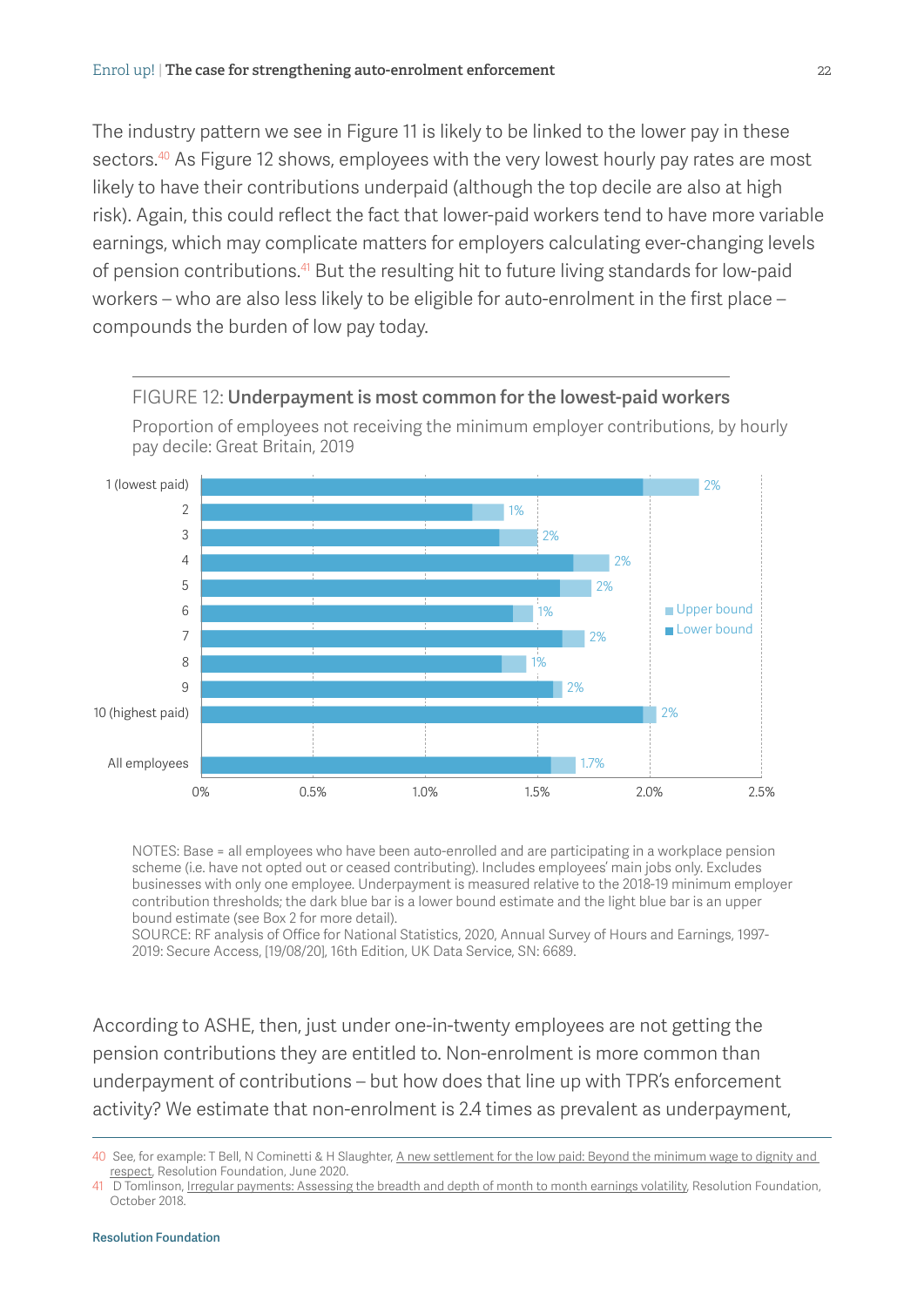while TPR issued 2.8 times as many compliance notices (which primarily target nonenrolment) as unpaid contributions notices. Especially considering that compliance notices can be issued for other reasons than non-enrolment, these two ratios are reassuringly similar: TPR appears to be striking the right balance between the two sides of the enforcement coin.

# Aside from enforcement issues, five million employees are not eligible for auto-enrolment at all

The main focus of this note is non-compliance, but given that we have found that eligible low-paid workers are at higher risk of both not being enrolled and of being underpaid contributions, it would be remiss to ignore t(separate) issue that many of their peers are not eligible for auto-enrolment at all. As outlined in [Box 3](#page-22-0), eligibility for auto-enrolment primarily depends on age and earnings – though proposed reforms mean this may change in the years to come.<sup>42</sup> There may be good reasons for setting limits on autoenrolment, preventing automatic deductions from being taken away from those workers who can least afford it (especially when the lowest earners' contributions would likely be too small to make much difference to their pension pots). But the eligibility criteria mean that 4.7 million employees (19 per cent) are currently outside of auto-enrolment – and some groups of workers have systematically lower eligibility rates as a result.<sup>43</sup>

#### <span id="page-22-0"></span>BOX 3: Who is eligible for auto-enrolment?

Workers who meet the following criteria are eligible for automatic enrolment:

Aged at least 22 but under state pension age;

Are working or ordinarily work in the UK under their contract; and,

Earn at least £10,000 per year (or a weekly/monthly equivalent).<sup>44</sup>

Employers may also defer enrolling a worker for up to three months from the date they join the company or become eligible, known as 'postponement' – an option that one-in-five businesses takes up.45 For the purposes of this analysis, we count employees in this three-month postponement period as ineligible (though, as this section will

<sup>42</sup> Department for Work and Pensions, [Automatic enrolment review 2017: Maintaining the momentum](https://www.gov.uk/government/publications/automatic-enrolment-review-2017-maintaining-the-momentum), December 2017.

<sup>43</sup> As above, this figure still excludes businesses with only one employee.

<sup>44</sup> The Pensions Regulator, [Automatic enrolment detailed guidance](https://www.thepensionsregulator.gov.uk/en/document-library/automatic-enrolment-detailed-guidance), April 2017.

<sup>45</sup> In 2019-20, 19 per cent of businesses enrolling new employees made use of postponement. Source: RF analysis of data request to the Pensions Regulator, June 2020. For more on postponement, see: The Pensions Regulator, [Assessing and enrolling staff:](https://www.thepensionsregulator.gov.uk/en/business-advisers/automatic-enrolment-guide-for-business-advisers/7-assessing-and-enrolling-staff/postponement)  [Postponement](https://www.thepensionsregulator.gov.uk/en/business-advisers/automatic-enrolment-guide-for-business-advisers/7-assessing-and-enrolling-staff/postponement), accessed 20 August 2020.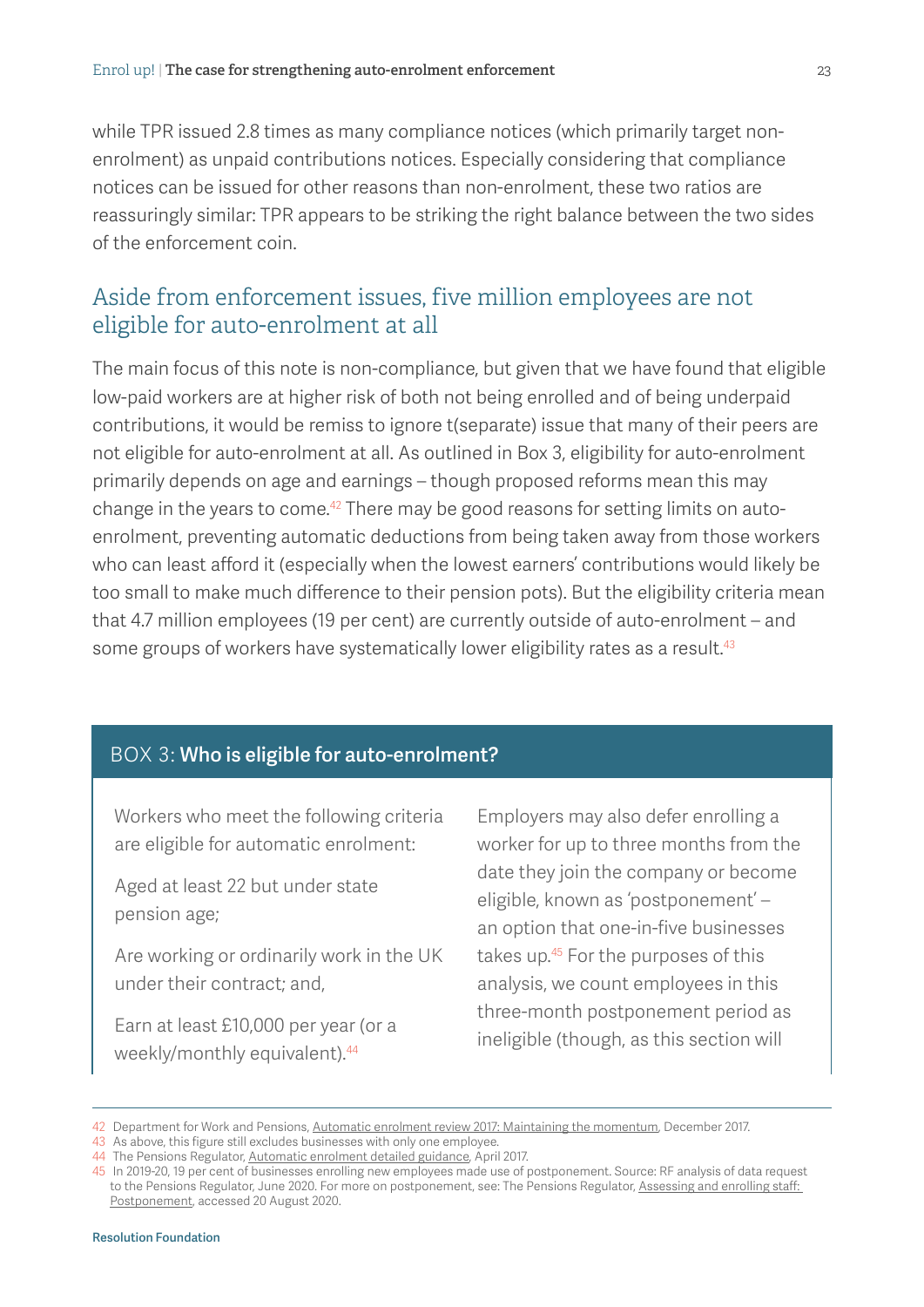show, this group makes up a minority of ineligible workers).

Lower earners are not completely excluded from the pensions landscape – employees earning at least £6,240 a year can ask to be part of their employer's pension scheme.46 But

these workers miss out on employer contributions unless their employer chooses to contribute, as well as the benefit of being nudged into saving, which has driven the rises in pension participation since 2012.

It comes as no surprise, given the eligibility criteria, that low earners are less likely to be eligible. More than three-fifths (63 per cent) of workers in the bottom decile of hourly pay are not eligible to be auto-enrolled, compared to just 6 per cent of workers in the top three deciles. And just over half (51 per cent) of part-time workers are ineligible, largely because they need a higher hourly pay rate to reach the weekly, monthly, or annual earnings trigger.<sup>47</sup> But this has troubling implications for some groups of workers.

<span id="page-23-0"></span>

NOTES: Includes employees' main jobs only. Excludes businesses with only one employee. SOURCE: RF analysis of Office for National Statistics, 2020, [Annual Survey of Hours and Earnings, 1997-](http://doi.org/10.5255/UKDA-SN-6689-15) [2019: Secure Access,](http://doi.org/10.5255/UKDA-SN-6689-15) [05/08/20], 16th Edition, UK Data Service, SN: 6689.

46 The People's Pension, [What's an entitled worker?,](https://thepeoplespension.co.uk/help/knowledgebase/what-is-an-entitled-worker/) accessed July 2020.

<sup>47</sup> Source: RF analysis of ONS, Annual Survey of Hours and Earnings.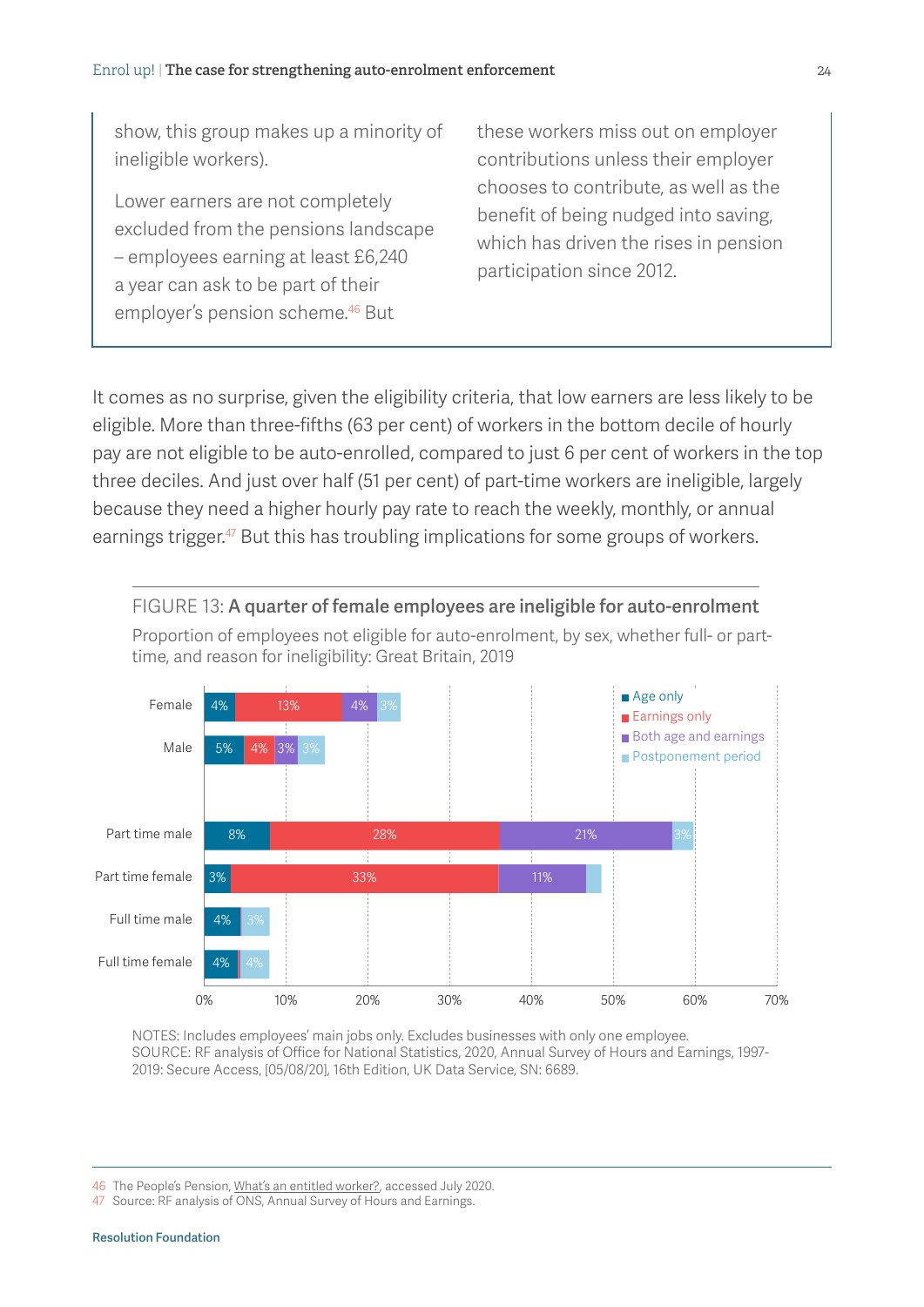eligible to be auto-enrolled

Strikingly, 24 per cent of women are ineligible for auto-enrolment, compared to just 15 per cent of men. As [Figure 13](#page-23-0) shows, this is primarily because women are much more likely to work part time.<sup>48</sup> Even if part-time working is only temporary, for example while a parent has young children, being deprived of pension contributions for years at a time can have an exponential impact on workers' pension pots and future living standards – and a policy that excludes almost a quarter of women by design is clearly a cause for concern.

As others have noted, carers (who are more likely to be women) are particularly vulnerable to being excluded from auto-enrolment.<sup>49</sup> Many carers can only work parttime, and will be included in [Figure 13,](#page-23-0) while others may take time out of the labour force, during which time they will not be earning pension contributions at all. Experts have (rightly) proposed that the unpaid work done by carers should count towards a pension. $50$ 



Proportion of employees not eligible for auto-enrolment, by employer size: Great Britain,

<span id="page-24-0"></span>FIGURE 14: Small businesses disproportionately hire people who are not

NOTES: Includes employees' main jobs only. Excludes businesses with only one employee. SOURCE: RF analysis of Office for National Statistics, 2020, [Annual Survey of Hours and Earnings, 1997-](http://doi.org/10.5255/UKDA-SN-6689-15) [2019: Secure Access,](http://doi.org/10.5255/UKDA-SN-6689-15) [05/08/20], 16th Edition, UK Data Service, SN: 6689.

Meanwhile, when it comes to firm size, ineligibility is most prevalent in the smallest businesses. As [Figure 14](#page-24-0) shows, 35 per cent of employees in micro-businesses (with

49 See, for example: D Silcock, [Automatic enrolment: A success worth building on,](https://www.pensionspolicyinstitute.org.uk/research/research-reports/2020/2020-03-05-briefing-note-117-automatic-enrolment-day-a-success-worth-building-on/) Pensions Policy Institute, March 2020.

50 For example, former member of the Pensions Commission Baroness Jeannie Drake, quoted in: NOW: Pensions, [UK pension system](https://www.nowpensions.com/press-release/uk-short-changing-women/)  [short-changing women, claims research by NOW: Pensions and Pensions Policy Institute](https://www.nowpensions.com/press-release/uk-short-changing-women/), March 2020.

<sup>48</sup> In Q4 2019, 39 per cent of female employees worked part time, compared to 11 per cent of male employees. Source: Office for National Statistics, [Full-time, part-time and temporary workers \(seasonally adjusted\),](https://www.ons.gov.uk/employmentandlabourmarket/peopleinwork/employmentandemployeetypes/datasets/fulltimeparttimeandtemporaryworkersseasonallyadjustedemp01sa) March 2020.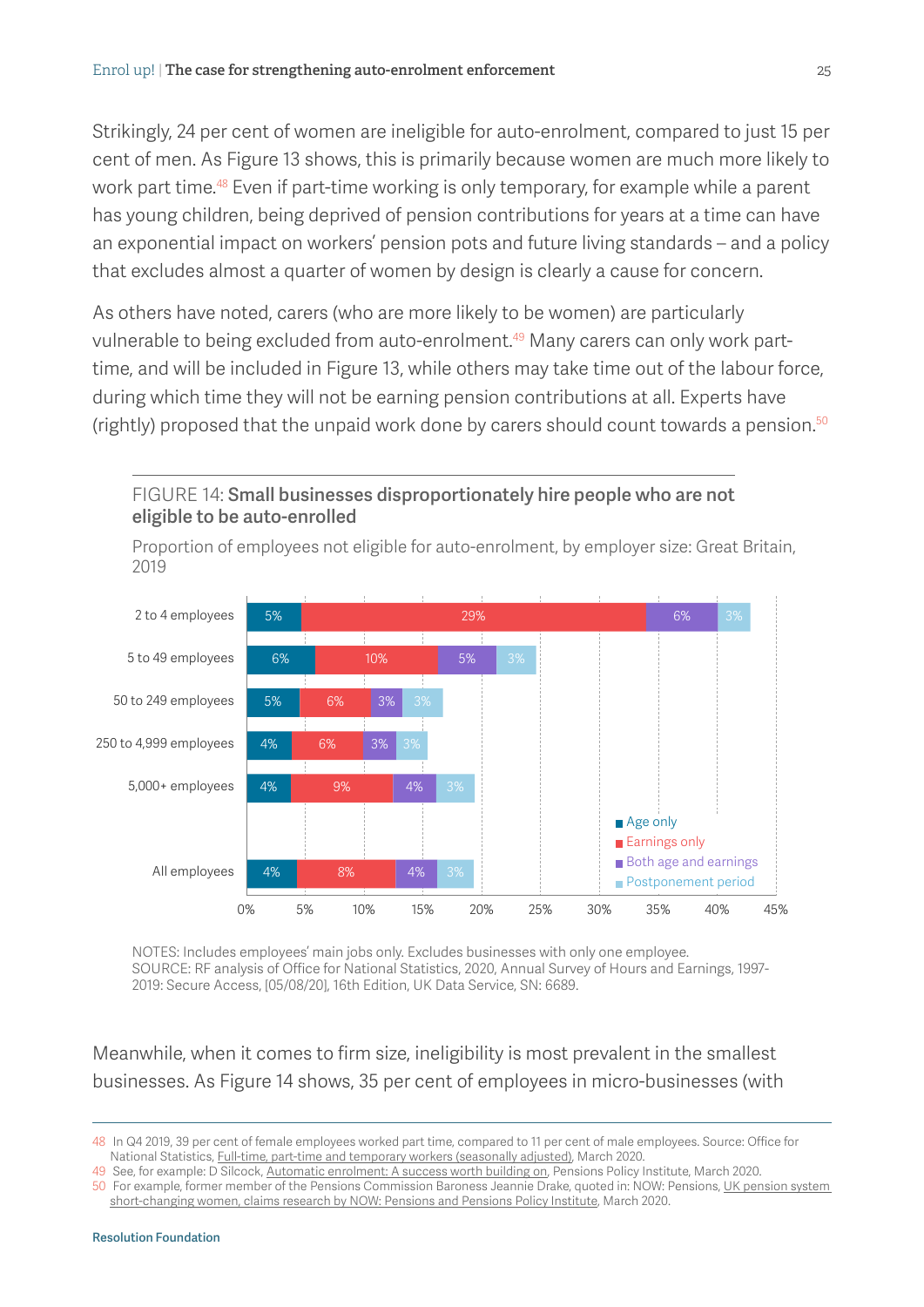four employees or fewer) will be ineligible for auto-enrolment – almost all of whom are ineligible because they earn less than the salary threshold. This is consistent with the fact that the smallest businesses employ the highest proportion of workers on low pay: 18 per cent of employees in businesses with 0-9 employees were paid at or below the minimum wage in 2018, compared to just 7 per cent of employees overall.<sup>51</sup>

Temporary and agency workers are much less likely than their permanent counterparts to be eligible for auto-enrolment – and with 1.9 million employees on a temporary contract and 480,000 employed through an agency, as counted by ASHE, this is no small issue.<sup>52</sup> As [Figure 15](#page-25-0) shows, almost half of temporary workers and two-fifths of agency workers are ineligible for auto-enrolment. These employees are much more likely than the average worker to be impacted by the requirement to have been in post for three months, which is particularly the case for agency workers. But they are more likely to be impacted by the earnings criteria, while temporary workers in particular are more likely to be excluded on the basis of age.



Proportion of employees not eligible for auto-enrolment, by type of job: Great Britain, 2019

<span id="page-25-0"></span>FIGURE 15: Contingent workers lose out on auto-enrolment

NOTES: Includes employees' main jobs only. Excludes businesses with only one employee. SOURCE: RF analysis of Office for National Statistics, 2020, [Annual Survey of Hours and Earnings, 1997-](http://doi.org/10.5255/UKDA-SN-6689-15) [2019: Secure Access,](http://doi.org/10.5255/UKDA-SN-6689-15) [05/08/20], 16th Edition, UK Data Service, SN: 6689.

51 N Cominetti, K Henehan & S Clarke, [Low Pay Britain 2019,](https://www.resolutionfoundation.org/publications/low-pay-britain-2019/) Resolution Foundation, May 2019.

52 Source: RF analysis of ONS, Annual Survey of Hours and Earnings. Excludes businesses with only one employee. Data covers Great Britain. Note that data constraints mean that ASHE can only pick up a subset of agency workers, and previous Resolution Foundation research gave a much higher estimate of 865,000 agency workers in the UK in 2016. See: L Judge & D Tomlinson, [Secret agents: Agency workers in the new world of work](https://www.resolutionfoundation.org/publications/secret-agents-agency-workers-in-the-new-world-of-work/), Resolution Foundation, December 2016.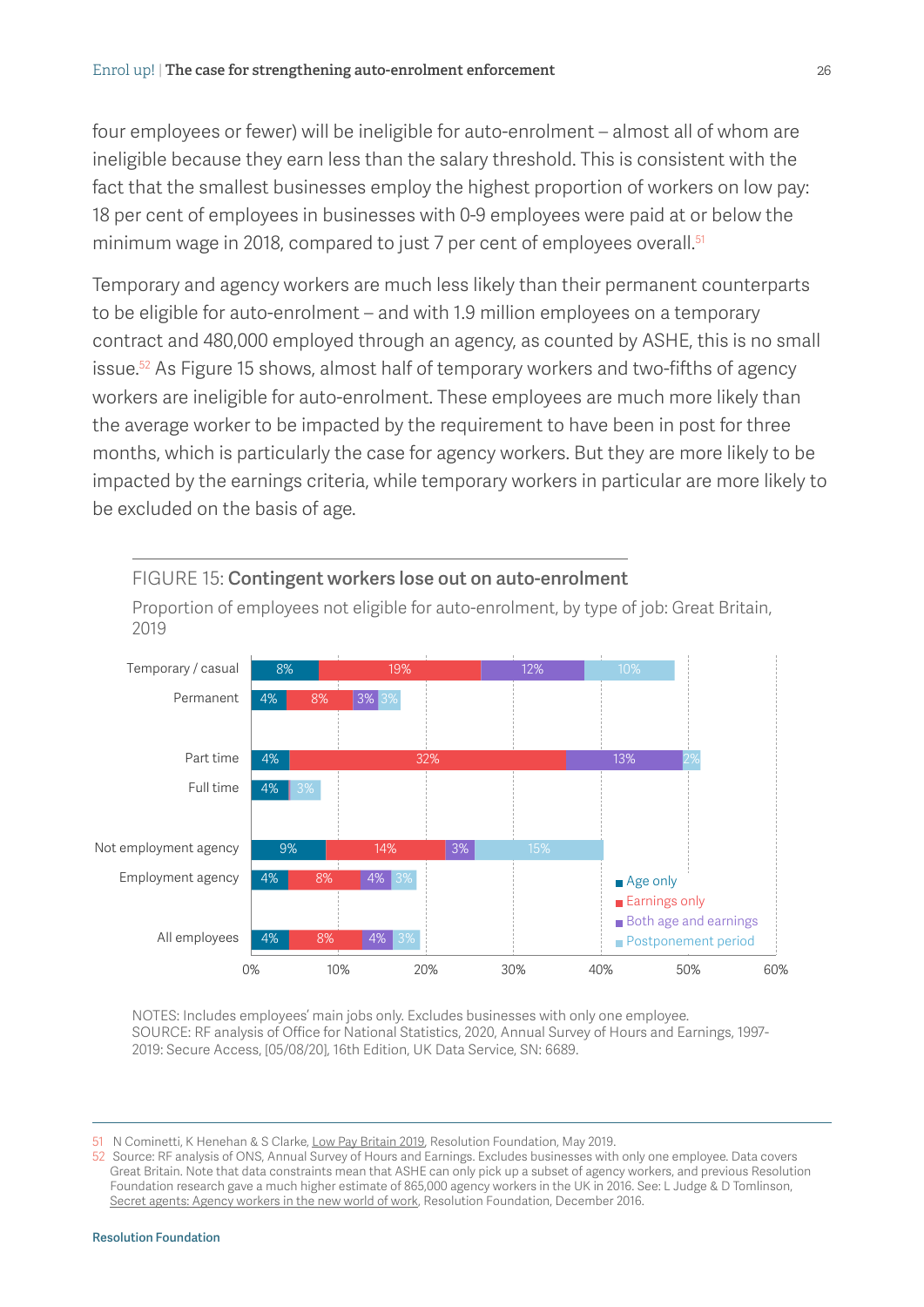Other forms of insecure work matter on the eligibility side too too. For example, the eligibility criteria have a particular impact on people with more than one job. Because the salary threshold is applied separately in each job someone has, someone with multiple jobs could remain below the £10,000 salary threshold in each individual job, despite earning more than £10,000 in all their jobs combined. Our analysis shows this is the case for 82,000 people with more than one employee job.<sup>53</sup> Finally, it's worth noting that the self-employed, including workers in the gig economy, miss out entirely from auto-enrolment. With research from the Pensions Policy Institute in 2018 finding that expanding auto-enrolment to gig workers could be worth up to £22,000 in employer contributions over a working life,<sup>54</sup> auto-enrolment policy compounds what many studies have shown to be a precarious and often very vulnerable employment status.<sup>55</sup> While most of this note has focused on enforcement, these eligibility issues are also important for auto-enrolment more widely – not least because any expansion of the eligibility criteria would bring more workers into TPR's remit.

# Industries with large numbers of ineligible workers are more likely to failing to enrol their staff who are eligible

[Figure 16](#page-27-0) shows that there is a strong correlation between eligibility and enrolment at the industry level – the sectors that disproportionately employ people who are not eligible for auto-enrolment are also much more likely to fail to enrol the people who are eligible.<sup>56</sup> Most concerningly, the top-right quadrant shows that industries such as hotels and restaurants, arts and recreation, and administration and support services have high rates of non-eligibility coupled with above-average rates of non-enrolment. Employees in these sectors face a double disadvantage when it comes to their pension.

This finding has important implications for TPR. The eligibility criteria for auto-enrolment remain subject to review: in 2017, the Government stated its intention to remove the lower earnings limit for entitled workers and to change the lower age limit from 22 to 18.<sup>57</sup> As we have noted before, these changes are welcome, and would bring millions more people (particularly lower earners and those with multiple jobs) into scope of automatic enrolment.<sup>58</sup> But in such an event, a significant number of the new workers brought into the auto-enrolment fold are exactly of the type that our analysis suggests are at highest risk of not being enrolled by their employer, or being underpaid contributions. The compliance and enforcement challenge for TPR would increase dramatically as a result.

<sup>53</sup> Excludes businesses with only one employee. Source: RF analysis of ONS, Annual Survey of Hours and Earnings.

<sup>54</sup> J Adams, [Automatic enrolment in the gig economy](https://www.pensionspolicyinstitute.org.uk/research/research-reports/2018/2018-02-21-automatic-enrolment-in-the-gig-economy-modelling-for-zurich/), Pensions Policy Institute, February 2018.

<sup>55</sup> See, for example: D Tomlinson & A Corlett, [A tough gig? The nature of self-employment in 21st century Britain and policy](https://www.resolutionfoundation.org/publications/a-tough-gig-the-nature-of-self-employment-in-21st-century-britain-and-policy-implications/)  [implications,](https://www.resolutionfoundation.org/publications/a-tough-gig-the-nature-of-self-employment-in-21st-century-britain-and-policy-implications/) Resolution Foundation, February 2017.

<sup>56</sup> R-squared = 0.59.

<sup>57</sup> Department for Work and Pensions, [Automatic enrolment review 2017: Maintaining the momentum](https://www.gov.uk/government/publications/automatic-enrolment-review-2017-maintaining-the-momentum), December 2017.

<sup>58</sup> D Willetts & L Gardiner, [More ambition, less risk: Building on the success of auto-enrolment](https://www.resolutionfoundation.org/comment/more-ambition-less-risk-building-on-the-success-of-auto-enrolment/), Resolution Foundation, April 2020.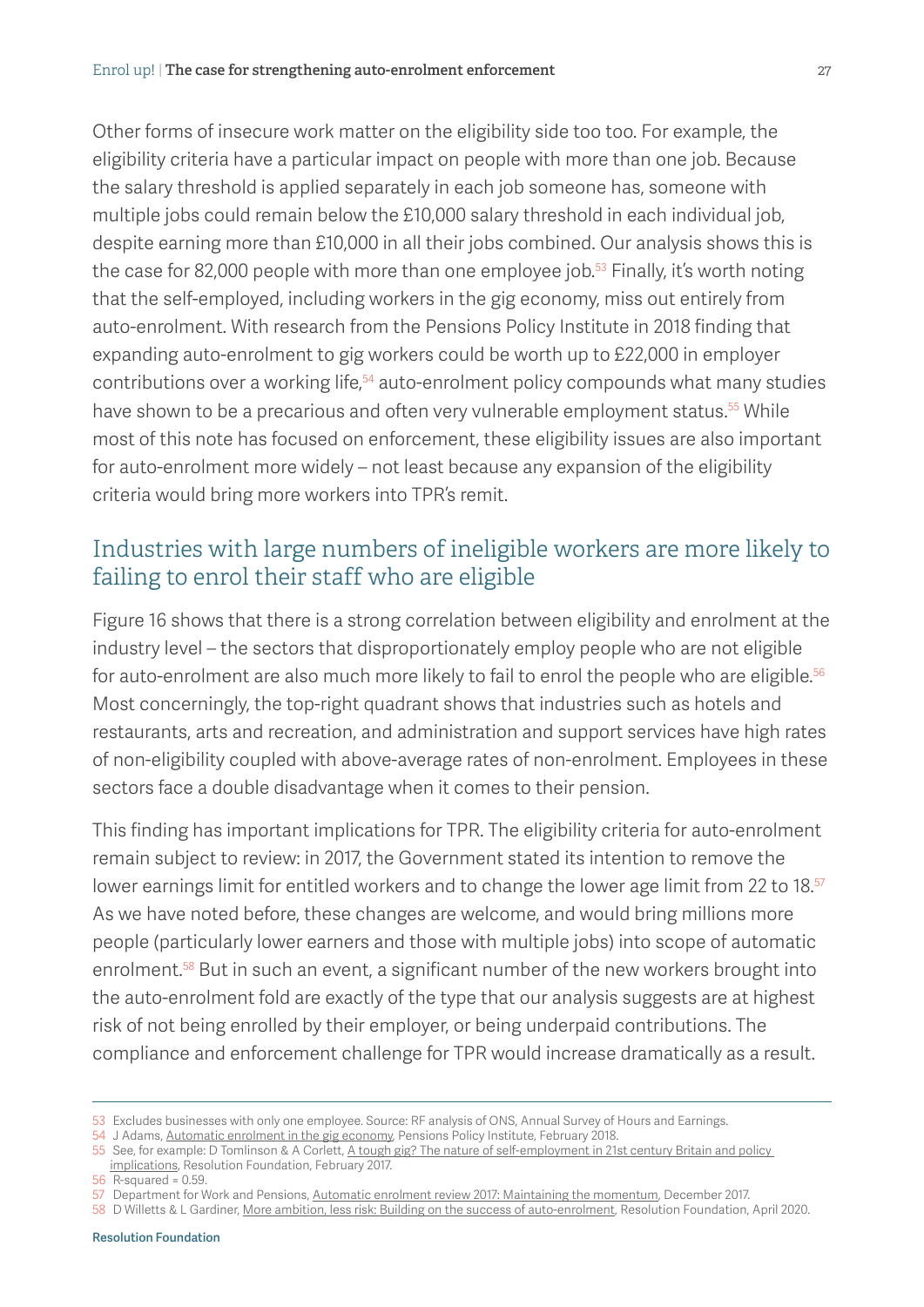<span id="page-27-0"></span>FIGURE 16: Hotels and restaurants and other service activities are among the industries with the lowest rates of both enrolment and eligibility

Proportion of employees not eligible for auto-enrolment, and proportion of eligible employees not enrolled, by industry: Great Britain, 2019



NOTES: Includes employees' main jobs only. Excludes businesses with only one employee. SOURCE: RF analysis of Office for National Statistics, 2020, [Annual Survey of Hours and Earnings, 1997-](http://doi.org/10.5255/UKDA-SN-6689-15) [2019: Secure Access,](http://doi.org/10.5255/UKDA-SN-6689-15) [05/08/20], 16th Edition, UK Data Service, SN: 6689.

# The time is right for a step-change on auto-enrolment enforcement

Auto-enrolment has undoubtedly been a policy success, increasing the number of people saving into a pension. Moreover, overall compliance is high, reflecting TPR's significant efforts to ensure firms understand their obligations. However, with roll-out now complete, a looser labour market increasing the risk of non-compliance and the likelihood of more marginal workers being brought into the remit of auto-enrolment in future years, the time is right to consider how compliance can be improved still further.<sup>59</sup> So how could current practice be improved?

To begin, TPR could arguably undertake more proactive enforcement, in line with the shift towards ongoing monitoring now that only new businesses are enrolling their workers for the first time. As we have shown, proactive investigations by TPR are relatively limited but as enforcement more widely is pushed to be more proactive, TPR should consider moving in the same direction.<sup>60</sup> Of course, this will come at a cost, but this cost can pay off as demonstrated by the increase in resource that allowed HMRC

<sup>59</sup> R Moss, [Matthew Taylor: Covid-19 increases temptation of non-compliance,](https://www.personneltoday.com/hr/employment-non-compliance-matthew-taylor-labour-market-enforcement/) Personnel Today, July 2020.

<sup>60</sup> D Metcalf, [United Kingdom Labour Market Enforcement Strategy 2018/19](https://www.gov.uk/government/publications/labour-market-enforcement-strategy-2018-to-2019), Department for Business, Energy and Industrial Strategy, May 2018.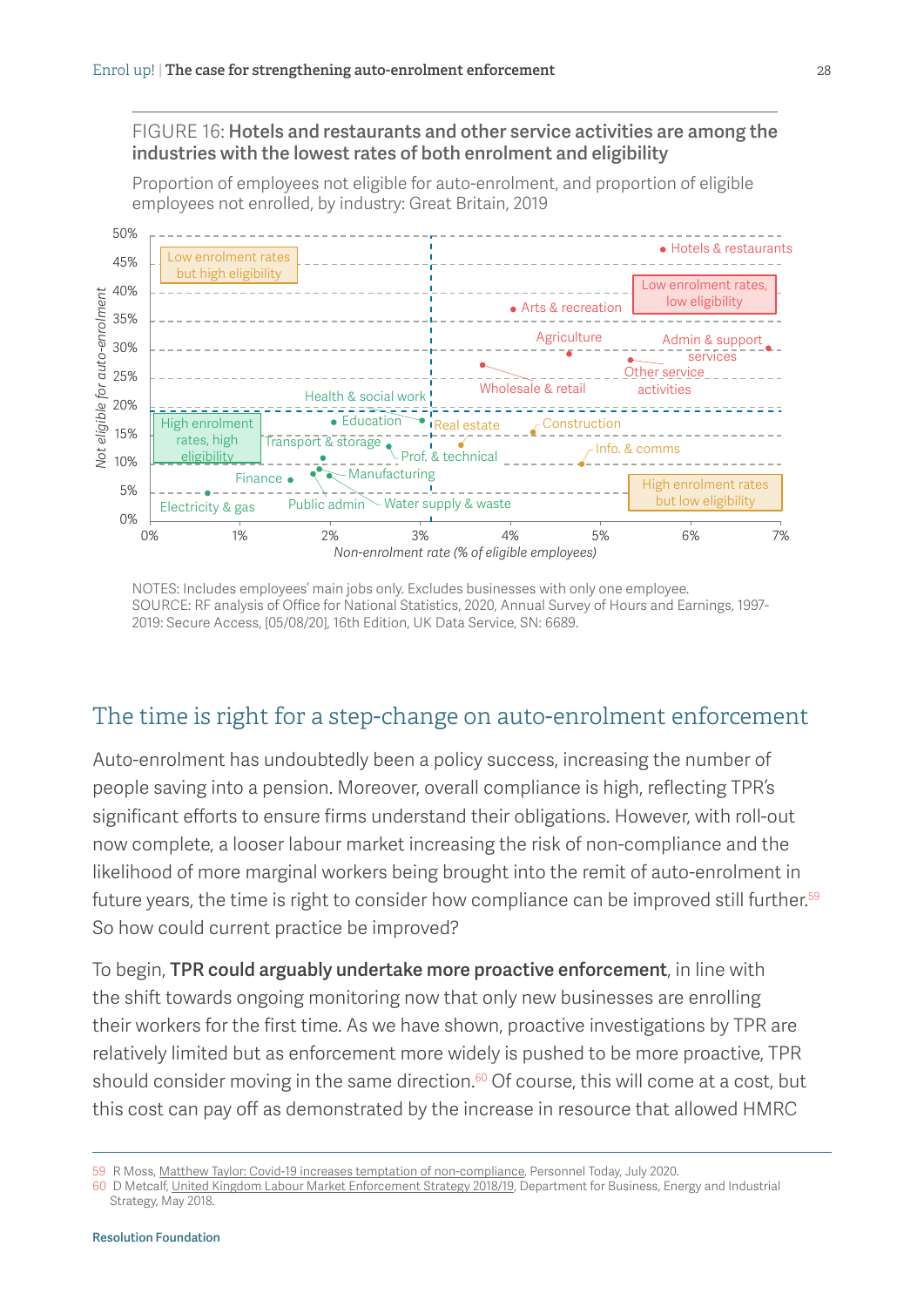to increase its enforcement activity from 26,000 to 200,000 workers in just three years.<sup>61</sup> Moreover, to achieve the best value for money, this additional proactive enforcement should be targeted particularly at the employer types identified as highest risk.

Our analysis suggests two strategies in particular are worthy of consideration. First, we have shown there are clear areas of the labour market where non-compliance is most likely to be found. Non-compliance is most prevalent among small businesses, contingent and low-paid workers, and sectors such as hospitality and agriculture. Taking a similar approach to other enforcement bodies, which base at least part of their activity on risk models, we recommend that the Pensions Regulator's ongoing enforcement activity focus on these high-risk areas in particular.<sup>62</sup> Employers could clearly be given more guidance to navigate tricky areas such as volatile earnings and temporary staff, but greater scrutiny could also be directed at firms in our high-risk categories.

Second, given that similar groups are vulnerable to auto-enrolment non-compliance as are subject to other labour market violations, the Pensions Regulator should prioritise collaboration with other enforcement bodies. Automatic enrolment looks set to sit outside the scope of the new single enforcement body – but that should not deter join-up and data sharing between the different areas of enforcement.<sup>63</sup> HMRC already shares real time payroll data with TPR, allowing them to detect non-compliance. This data sharing should continue and be expanded to include employer contributions, which are currently not available to TPR. They should also coordinate enforcement activity itself: given that there is substantial crossover in the types of firms where labour market violations occur, businesses that are investigated for one labour market violation, such as minimum wage underpayment or agency worker rights, should be checked by the Pensions Regulator. There is precedent for this kind of collaborative working between other enforcement bodies, such as joint operations between HMRC's minimum wage unit, the Employment Agency Standards Inspectorate (EAS) and the Gangmasters and Labour Abuse Authority (GLAA).

Moreover, it is worth thinking about whether the time is right for TPR to get tougher, quicker with firms that are flouting the rules. As we have shown in the context of the minimum wage, there is little financial incentive for firms to comply with legal requirements in the absence of robust financial sanctions.<sup>64</sup> The regulator has been

<sup>61</sup> Department for Business, Energy and Industrial Strategy, [National Living Wage and National Minimum Wage: Government](https://www.gov.uk/government/publications/national-living-wage-and-national-minimum-wage-government-evidence-on-compliance-and-enforcement-2019)  [evidence on compliance and enforcement, 2018 to 2019](https://www.gov.uk/government/publications/national-living-wage-and-national-minimum-wage-government-evidence-on-compliance-and-enforcement-2019), February 2020.

<sup>62</sup> See, for example: Employment Agency Standards Inspectorate, *Employment Agency Standards (EAS) Inspectorate: enforcement* [policy statement,](https://www.gov.uk/government/publications/employment-agency-standards-eas-inspectorate-enforcement-policy-statement) June 2017; Department for Business, Energy & Industrial Strategy, [National minimum wage: government evidence](https://www.gov.uk/government/publications/national-minimum-wage-government-evidence-to-the-low-pay-commission-on-compliance-and-enforcement-2017)  [to the Low Pay Commission on compliance and enforcement, 2017](https://www.gov.uk/government/publications/national-minimum-wage-government-evidence-to-the-low-pay-commission-on-compliance-and-enforcement-2017), July 2017.

<sup>63</sup> Early consultation documents for the Single Enforcement Body explicitly refer to collaboration with the Pensions Regulator. See: Department for Business, Energy & Industrial Strategy, Good work plan: Establishing a new single enforcement body for [employment rights](https://www.gov.uk/government/consultations/good-work-plan-establishing-a-new-single-enforcement-body-for-employment-rights), July 2019.

<sup>64</sup> L Judge & A Stansbury, [Under the wage floor: Exploring firms' incentives to comply with the minimum wage,](https://www.resolutionfoundation.org/publications/under-the-wage-floor/) Resolution Foundation, January 2020.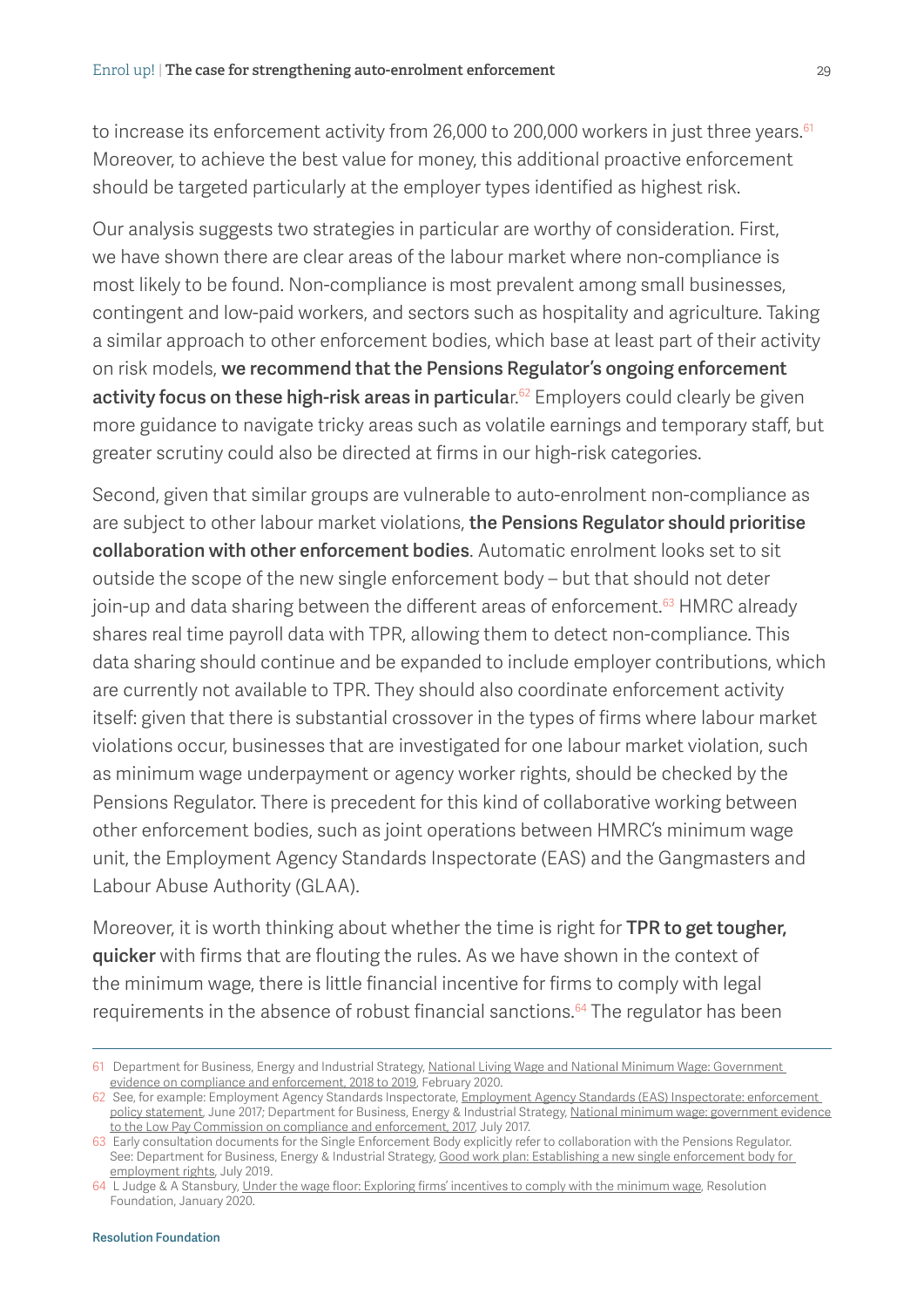identified as one, if not the best performer when it comes to clarity of communications and guidance given to firms. $65$  Given this, it is arguable that much of the non-compliance identified is deliberate rather than accidental, suggesting that firms should be taken to task more quickly than is currently the case.

Finally, while enforcement is the main focus of this paper, eligibility for automatic enrolment is just as important for ensuring that the policy benefits as many people as possible. Previous Resolution Foundation work has recommended extending autoenrolment to lower earners, lowering the salary threshold to the equivalent of 15 hours a week on the National Living Wage – now equivalent to around £6,800 a year. $66$  As others have noted, this would benefit people with multiple jobs in particular by making it more likely that they reach the eligibility criteria in any individual job. $67$  We have also recommended bringing self-employed workers into a form of auto-enrolment (for example, by introducing default saving through the tax system) to ensure they too reap the benefits of auto-enrolment.<sup>68</sup> This briefing note has focused on employees, and so has not explored the impact on self-employed workers – but as noted above, research suggests that expanding auto-enrolment to gig workers, among the lowestpaid self-employed workers, could be worth up to £22,000 over a working life in employer contributions alone.69 As the Chancellor considers equalising tax structures for the self-employed following unprecedented support during the coronavirus crisis,<sup>70</sup> he could usefully incorporate pension contributions into those reforms.

# Conclusion

The Pensions Regulator has successfully overseen the rollout of a policy that has brought millions of people into a pension scheme, thereby guaranteeing them a better standard of living in retirement. But this briefing note has shown that while overall non-compliance is low, that which does exist is concentrated among particular areas of the labour market – low-paid and insecure workers, those in small businesses, and workers in industries like hospitality and agriculture. Now that the initial rollout of auto-enrolment is complete, the Pensions Regulator should target these areas in particular to build on its success to date. Increasing proactive enforcement supported by data sharing and collaboration, in particular with the new single enforcement body, will allow them to effectively target the areas of the labour market where non-compliance is most likely to arise. Alongside reforms to the eligibility criteria, this will ensure that auto-enrolment, which has already improved the living standards prospects for millions of employees, can benefit everyone.

<sup>65</sup> D Metcalf, [Labour Market Enforcement Strategy 2019 to 2020](https://www.gov.uk/government/publications/labour-market-enforcement-strategy-2019-to-2020), July 2019.

<sup>66</sup> Resolution Foundation, [A New Generational Contract: The final report of the Intergenerational Commission,](https://www.resolutionfoundation.org/advanced/a-new-generational-contract/) May 2018.

<sup>67</sup> D Silcock, [Automatic enrolment: A success worth building on,](https://www.pensionspolicyinstitute.org.uk/research/research-reports/2020/2020-03-05-briefing-note-117-automatic-enrolment-day-a-success-worth-building-on/) Pensions Policy Institute, April 2020.

<sup>68</sup> Resolution Foundation, [A New Generational Contract: The final report of the Intergenerational Commission,](https://www.resolutionfoundation.org/advanced/a-new-generational-contract/) May 2018.

<sup>69</sup> J Adams, [Automatic enrolment in the gig economy](https://www.pensionspolicyinstitute.org.uk/research/research-reports/2018/2018-02-21-automatic-enrolment-in-the-gig-economy-modelling-for-zurich/), Pensions Policy Institute, February 2018.

<sup>70</sup> HM Treasury, [Chancellor's statement on coronavirus \(COVID-19\): 26 March 2020](https://www.gov.uk/government/speeches/chancellor-outlines-new-coronavirus-support-measures-for-the-self-employed), March 2020.